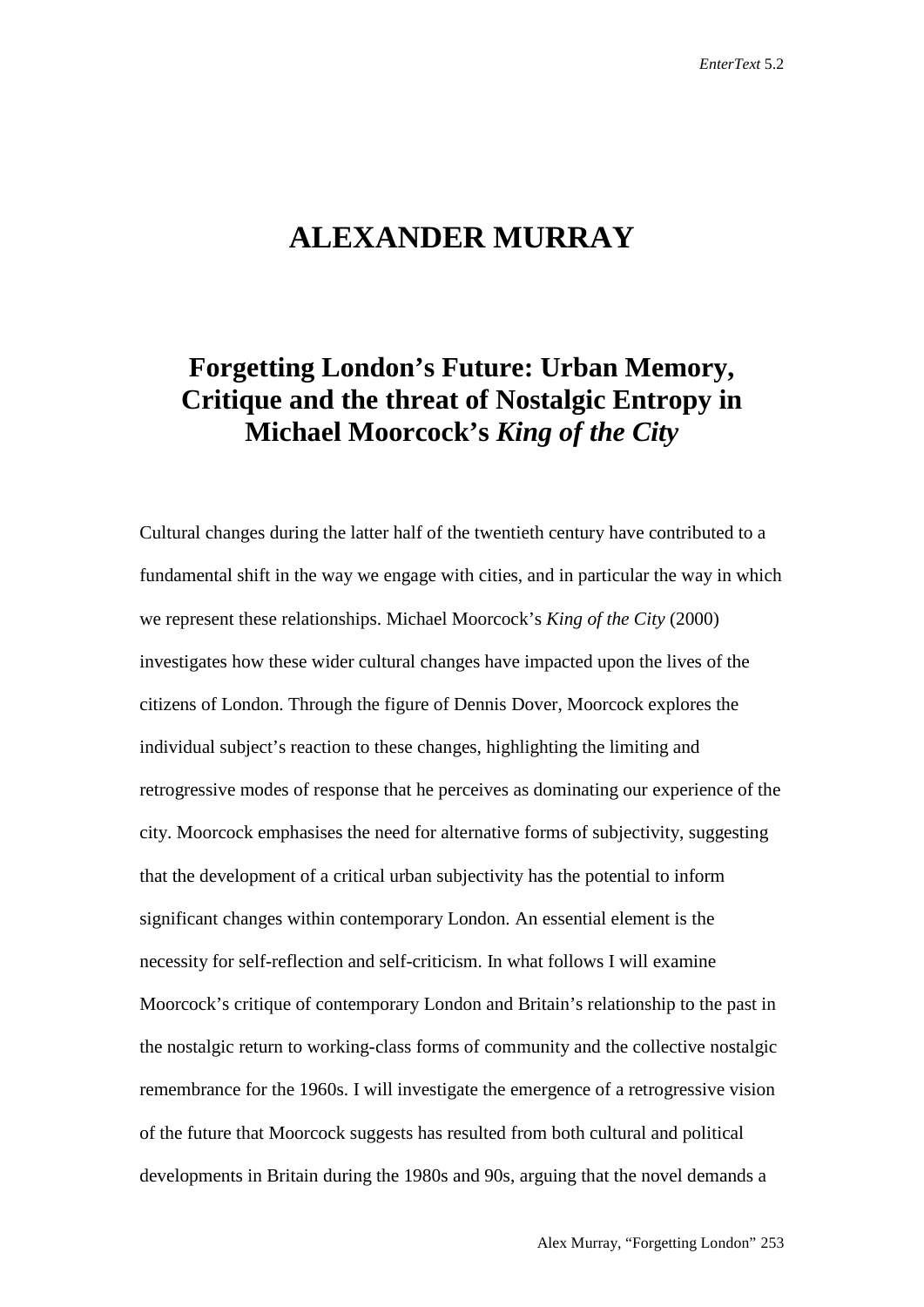need for an alternative form of cultural engagement that can simultaneously write and critique the contemporary urban subject and experience.

Michael Moorcock is known primarily as a writer of science fiction and fantasy, yet he is also a writer who is concerned with the social and cultural conditions of contemporary England, in particularly London. Moorcock's 1988 novel *Mother London* was a savage attack on what he perceived as the failure of the postwar settlement. Moorcock's novel depicted London as a city that was struggling to retain its own identity in the wake of the Thatcherite attempt to create a hegemonic national identity. In that novel Moorcock celebrated a mythical London as a challenge to Thatcher's nationalism of the Falklands war and Victorian values. *King of the City*, together with the collection of short stories, *London Bone*, follow *Mother London* as "sequels" of sorts, investigating the same possibility of London as a site of counter-histories and identities.<sup>[1](#page-27-0)</sup> Yet, I would argue that each text is responding to very different contexts, and needs to be engaged separately. If *Mother London* is a critique of Thatcherism and jingoistic nationalism, *King of the City* is a critique of the mediatised world of globalised multinational corporatism. It is then within this context, and the exploration of London as both the site of this shift in global culture and the possibility for it being subverted—that I will explore *King of the City*.

For those familiar with the life and career of Moorcock, Dennis Dover is at times a thin fictionalisation of Moorcock, with his experiences in the band Hawkwind, and his friends and associates within the sixties counter-culture. The novel was written in self-imposed exile in Texas during the late nineties, as Moorcock attempted to reconstitute his experiences of the city in a complex fictional engagement that raises many pertinent questions about how the city can be written, about the relationship between fiction and experience, and about the problematical nature of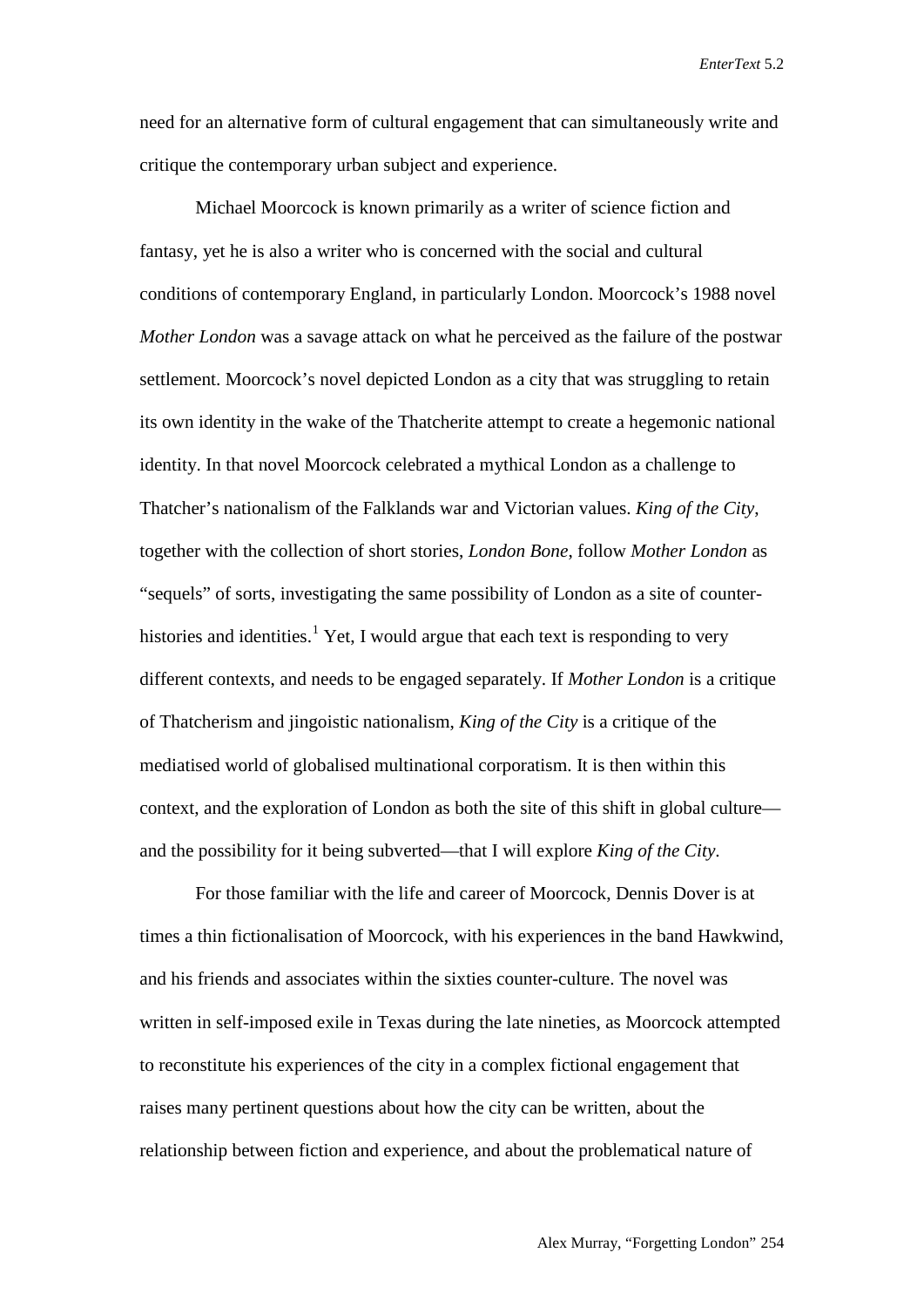writing autobiographical fiction as critique. As Iain Sinclair, Moorcock's friend and fellow London fiction writer, states in a review of the novel: "the primary storyline of *King of the City*, the Candide-like fable of good-hearted Denny Dover, 'goozer' and loser, swerves away as the teller of the tale, the pretend author is elbowed aside by the exiled Moorcock—who has to whisper in his ear, correct him, put flesh on his spindly, fictional bones."<sup>[2](#page-28-0)</sup> This process of fleshing out fiction through the conflation of biography and fiction is not uncommon in London-based fiction. Writers such as Dickens, Wilde, Stevenson and Blake have all arguably written elements of themselves and their experiences of the city into their texts, yet in Moorcock there is not only a need to reconstruct the city, and its culture, from memory, but at the same time to institute a complex mode of cultural, social and political critique, and it is that process that will be the focus of this present discussion of the novel.

The character, or fictional proxy, of Dennis Dover, is a perspicacious and scathing critic of the city, whose mode of cultural engagement looks beyond the, at times, superficial nature of contemporary London culture. One of the primary elements of the social critique of the novel comes through Dover's role within the paparazzi, allowing for an analysis of the nature of celebrity and of the ambiguity of morality and privacy that contemporary culture has created. Dover considers the industry in which he works corrupt, yet he abuses and exploits that corruption for his own ends. Ironically it is the nature of the industry that turns upon him, having captured the scoop of a lifetime at precisely the same moment Princess Diana is killed. His attempts to sell his photograph of the apparently deceased Lord Barbican and the Duchess of Essex copulating in the Caymans are met with disdain under the media's new moral imperatives following Diana's death. Dover is, however, philosophical regarding his professional death at the hands of the industry: "Some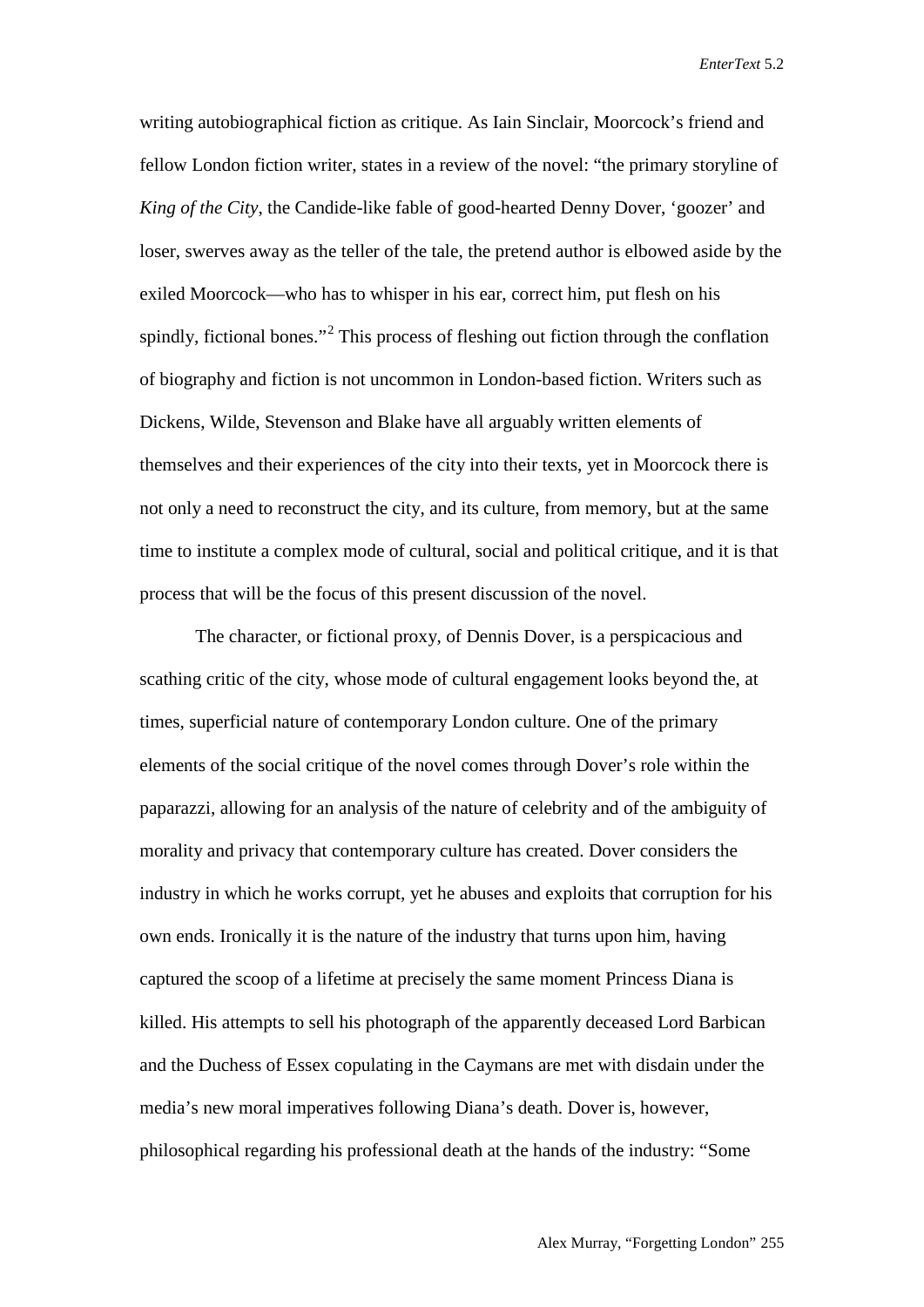people claimed that they had actually seen me baying. In the tunnel. With the blood of their angel on my hands. Myths, miracles, gossip and the fuck process. Any journalist knows they're all more powerful than mere fact. Especially these days. We're entering a period of unrelenting hypocrisy, mind-numbing relativism, perpetual selfinvention, liberal cop-outs, the new bigotry, VR backdrops, feelgoodism, abstraction and distraction, the virtual theocracy, the quest for the greatest common denominator"  $(9)$ .<sup>[3](#page-28-1)</sup> The relativistic nature of contemporary culture is endlessly highlighted by Dover: "modern times. Malleable truth. There's no such thing as objectivity. All stories are subjective. Everything is relative. There's only self-interest. Right? The link man on CNN summed it up the other night. Morality, he said, is a matter of personal choice"(16). The tone of the novel towards such relativism remains somewhat ambiguous. While the lack of morality and ethics in the media and in business is repeatedly highlighted, Dover revels in the relativism of personal morality, justifying his continual abuse of privacy in his role as photographic journalist: "have you ever listened to the abnormally rich whining how life's so tough for them? Try living your entire life on a timeshared paving-stone in Calcutta and you'll know what privacy means" (7).

Such comments establish Dover as a perspicacious and informed critic of contemporary culture. His critique of the present suggests a mode of awareness that has the potential to institute significant changes within the city by observing the ideological and economic foundations of contemporary culture. Yet as Moorcock writes his city through the character of Dover we become aware of the contentious nature of any attempt to write the city, while instituting both subjective memory and cultural critique, much of which addresses the question of, and relationship to, memory and nostalgia within the novel. For Sinclair, the memory processes employed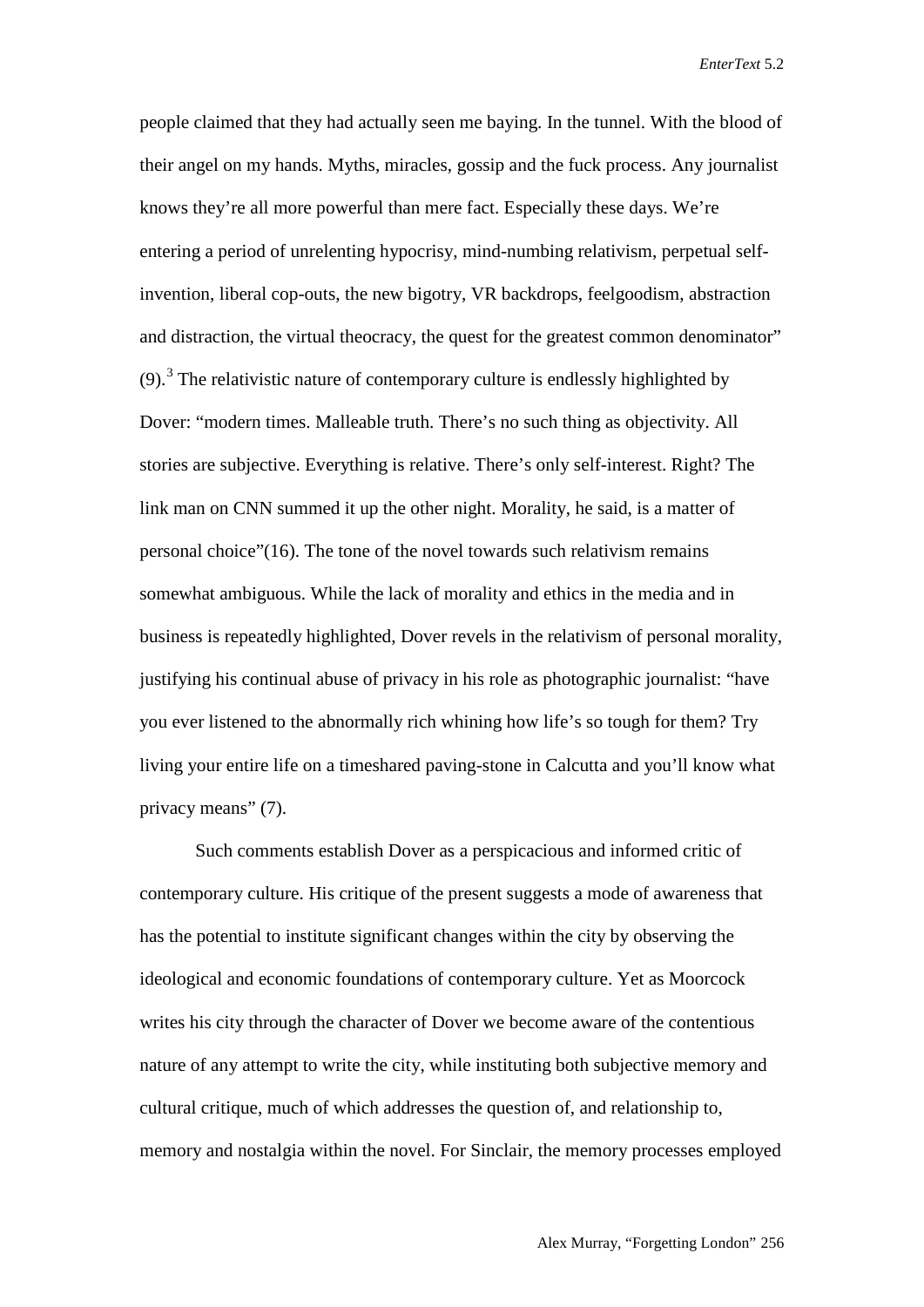within the novel are fundamental to its construction: "what Moorcock is doing, under the permission of a work of fiction, is contriving a comprehensive encyclopaedia of lost lives, uncelebrated loci, trashed cultural memory."<sup>[4](#page-28-2)</sup> This mode of writing the past is necessarily, perhaps deliberately, nostalgic, and in its construction raises many questions about the nature of nostalgic recollection, and the gulf between what I will term entropic nostalgia, and the "festering tyranny of nostalgia"<sup>[5](#page-28-3)</sup> that Sinclair suggests characterises the novel.

The prevalence of nostalgia in broader contemporary British culture has been addressed in depth by such critics as Robert Hewison and Patrick Wright. Wright's *On Living in an Old Country*, highlights through an analysis of the political construction of a national history the regressive and conservative nature of history in contemporary England. As Wright asserts, "National heritage has its sites, but like amulets to believers these sites exist only to provide that momentary experience of utopian gratification in which the grey torpor of everyday life in contemporary Britain lifts and the simpler more radiant measures of Albion declare themselves again."[6](#page-28-4) The anaesthesia model of experiencing the past that Wright presents leads to an inability to move forward to develop any tangible model for the future of contemporary Britain. Robert Hewison also argues savagely that Britain's nostalgic turn was leading to cultural stagnation. As he suggests heritage is not simply cultural, but has both causes and impacts that are far more systemic: "we have a heritage politics as well as a heritage culture; their mutual influence on our economic situation is such that all three can be seen as the products of the same deep social convulsion caused by the twin disruptions of modernisation and recession."<sup>[7](#page-28-5)</sup> It is this use of history as a form of forgetting that underscores what I have referred to as nostalgic entropy. In this form of cultural production, history not only works to develop a longing for an Arcadian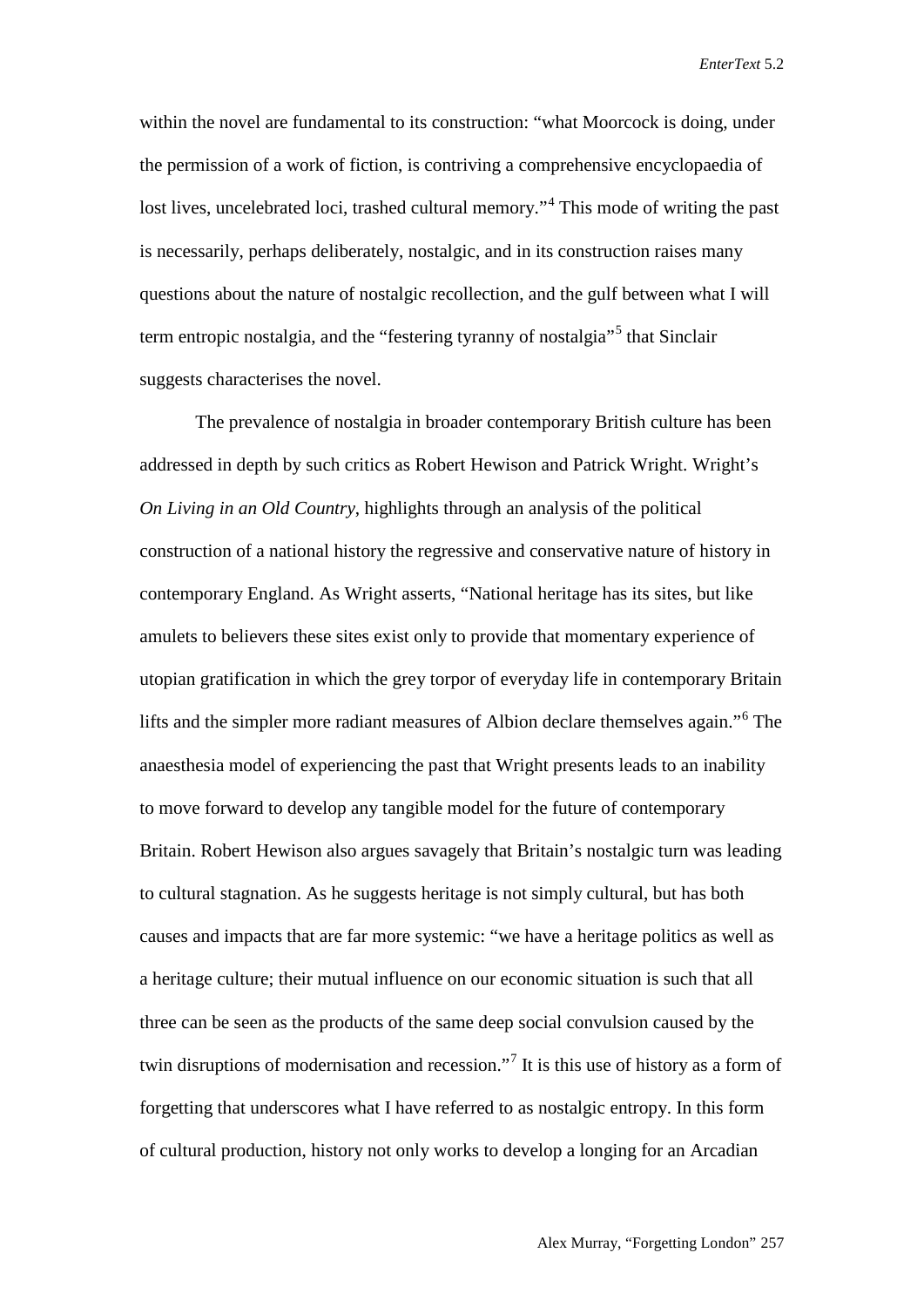image of the past, as Wright suggests, but also denies the possibility of social change, leaving the country as the site of a stagnant and dead culture in which, according to Derek Jarman, "tomorrow's been cancelled owing to a lack of interest."<sup>[8](#page-28-6)</sup>

While Moorcock's novel is a holistic critique of contemporary culture, a focus on the relationship between past and present in contemporary London can help to tease out some specific examples in which contemporary London culture struggles to engage critically with the relationship between memory and nostalgic entropy.

#### **Nostalgia, identity and the destruction of working-class communities**

### **in the East End**

In order to investigate the way in which *King of the City* seeks to challenge the present entropic condition of the city, it is necessary to plot some of these alterations, and in particular how they relate to our perception of the city. Moorcock's novel, through the critique that it offers, highlights a paradigm with which we can view these changes. The globalisation that has come to alter drastically contemporary culture since the second world war has had far reaching effects upon the way in which the local, national and global function and interact. These changing relationships are one of the dominant focuses of Moorcock's novel, in particular the way in which local community has been eroded by the spread of global media, shifts in global economics and the migrational and diasporic nature of the contemporary city. Yet paradoxically for Moorcock, our perception of these communities has altered as they become destroyed, moving from urban other to potent cultural symbol of nostalgia. In this movement the potential for these communities to challenge the nature of contemporary culture has been obliterated, and the need for a new urban critical perspicacity becomes more insistent.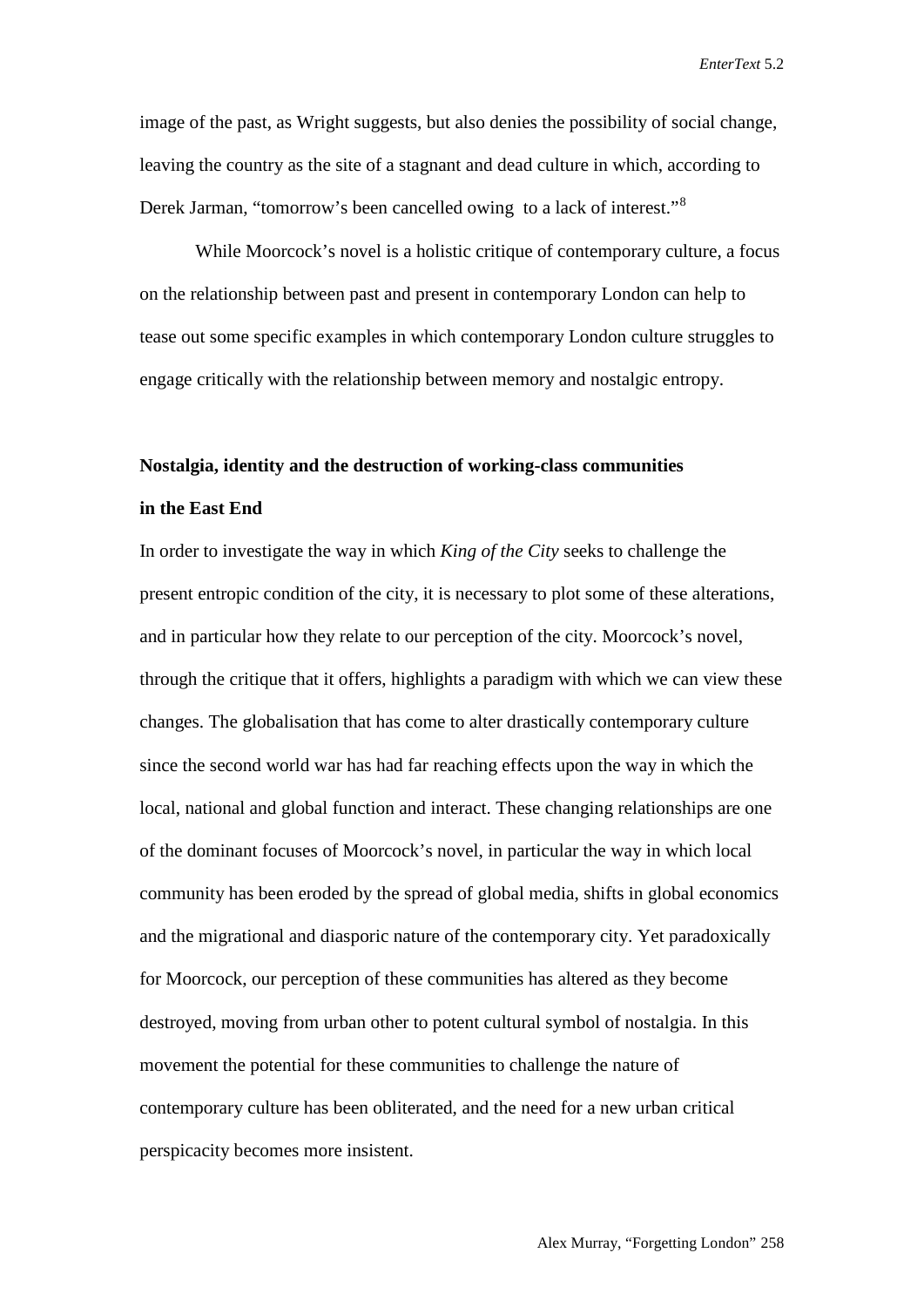One of the most dominant features in contemporary theoretical investigations of globalisation is the role of the nation-states, and the attempt to assert national identity and state control in the maelstrom of globalised media and trans-national capitalism. The nation is a surprisingly absent feature in Moorcock's novel. For Moorcock the nation was in many ways a myth to begin with, and one that needed exposing, yet that exposure has had both liberating and repressive effects. In *King of the City* Moorcock plots the mythological nature of the nation through absence. As many writers have recently suggested, the nation-state is in itself an "imagined community," a series of localities onto which are imposed a sense of national identity, a homogenising unity. As Appadurai argues,

the nation-state relies for its legitimacy on the intensity of its meaningful presence in a continuous body of bounded territory. It works by policing its borders, producing its people, constructing its citizens, defining its capitals, monuments, cities, waters, and soils, and by constructing its locales of memory and commemoration such as graveyards and cenotaphs, mausoleums and museums.<sup>[9](#page-28-7)</sup>

As this definition suggests, the modern nation-state has had a rather brief yet complex history, with a country such as England, and in particular the United Kingdom, often struggling to assert a sense of identity.

The inability to maintain a heterogeneous sense of national identity within the city of London also has a long and complex history. The Victorian period was one of the most fundamental in the construction of British national identity, with the growth of colonial power, communication and transportation networks and celebrations of national progress, such as the Great Exhibition of 1851, attempting actively to consolidate the imagined community of the nation.<sup>[10](#page-28-8)</sup> Paradoxically, the Victorian period also witnessed the ossification of the division of London, namely between the affluent West End of empire and the poverty-stricken East End of racial, social and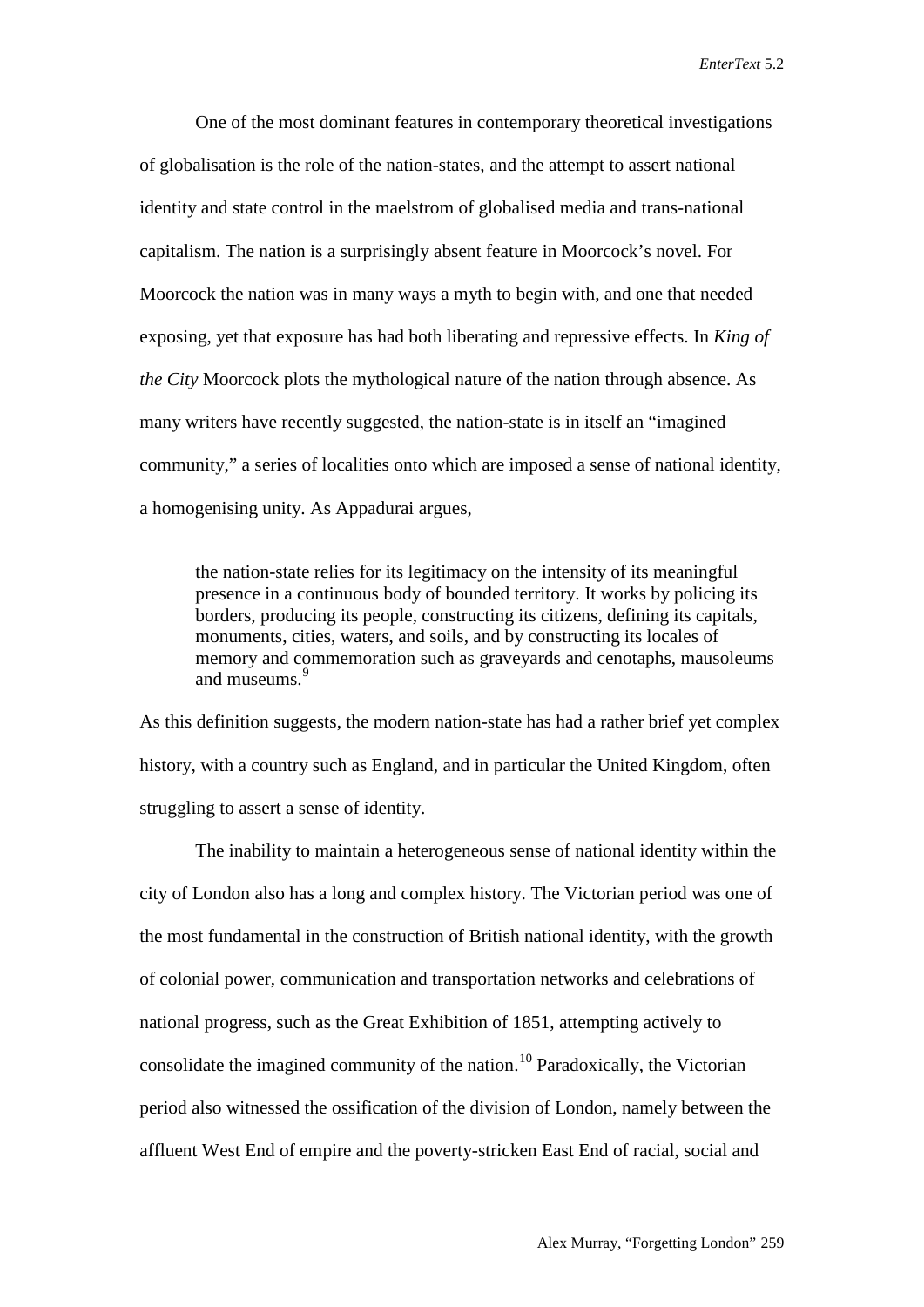cultural "otherness." As Schwarz suggests, the otherness of East London was manifest in "a highly fantasized and eroticised system of images."[11](#page-28-9) This series of images was used to posit East London as a frontier, an area of darkness, barbarity, addiction and vice, encapsulated in the opium dens of Ocsar Wilde's *The Picture of Dorian Gray* and Arthur Conan Doyle's *The Adventures of Sherlock Holmes*, along with the gin palaces of Guy Boothby's *A Bid for Fortune*. These fictionalised images of the urban "other," "a reservoir of constant fantasy,"<sup>[12](#page-28-10)</sup> underline concerns over national identity in the city, in which the milieu of language and culture within the city threatens the fragile image of unity projected through nationalism.

While the fragility of the nation-state was threatened in the Victorian period by the heterogeneity of London locale, in Moorcock's contemporary London the dynamic has altered. The nation-state for Moorcock has become a non-influential symbolic body, negated by the nexus between the local and the global. The notion of national unity is problematised by Moorcock in his investigation of the localised spatial politics of London. For Dennis Dover, the central character of Moorcock's novel, London is a series of small communities, each with its own internal culture and logic, epitomised by Dover's mythological East-London community of Brookgate, which is posited as antithetical and in opposition to the hegemonic figure of the nation. The construction of the nation-state is often attributed to the emergence of a mono-linguistic culture that is aligned with the development of printing technology and capitalism.[13](#page-28-11) Moorcock highlights the way in which the public language of the nation-state is in constant battle with the private language of smaller communities and individuals, and how the unofficial vernacular protects identity and tradition: "All parts of London have their special twists, of course, to tell their own particular stories. Combined they create the greatest common voice in history. The true voice of our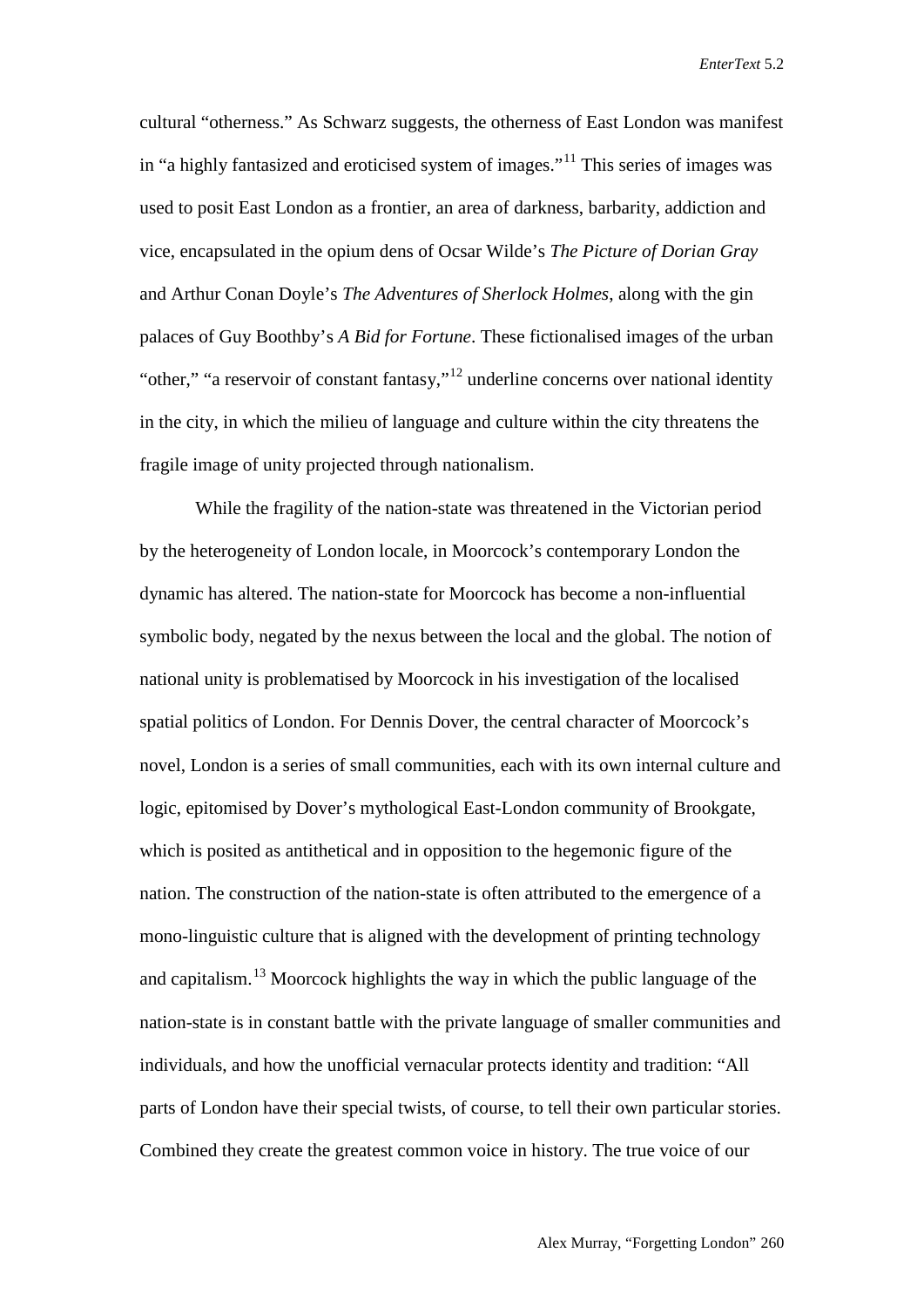group unconscious, protecting and extending our deepest freedoms" (28). This language can never become official, or be appropriated in any way because it has infinite meanings and is in a constant state of evolution. Moorcock's investigation of the Brookgate "twist" or vernacular invites parallels with de Certeau's analysis of the uses of enunciation and speech acts within language systems. His discussion of the subversive uses of established systems of discourse suggests that while there is no potential for a return to individuality, the way in which we perform many everyday practices such as walking, cooking and shopping involves certain "tactics" that use the imposed spaces and structures within the city in such a way as to challenge the scientific and rational modes of imputation. In the study of language de Certeau suggests that our understanding must "pass from a linguistic frame of reference to a polemological one."[14](#page-28-12) This polemological approach, when viewed within the contexts of Moorcock's assertions surrounding the nature of language in London, highlights the resistant nature of locality to the rational imposition of official language that helps to define the nation-state.

As we have seen from the example of disappearing modes of local vernacular, traditional models of community-based resistance have become redundant. The alterations in language and inner London community have been reflected in the physical nature of the urban environment, as noted in relation to the emergence of a postmodern urbanism. As we shall see below, the traditional modes of localised community are disappearing. In their place is the emergence of constructed communities in urban planning and a celebration of the domestic and the private in architecture. The retreat into privatism and localism is epitomised by the narrator of Moorcock's novel, Dennis Dover. His celebration of localism is established in the novel as antithetical to the globalised world around him: "We can forget the complex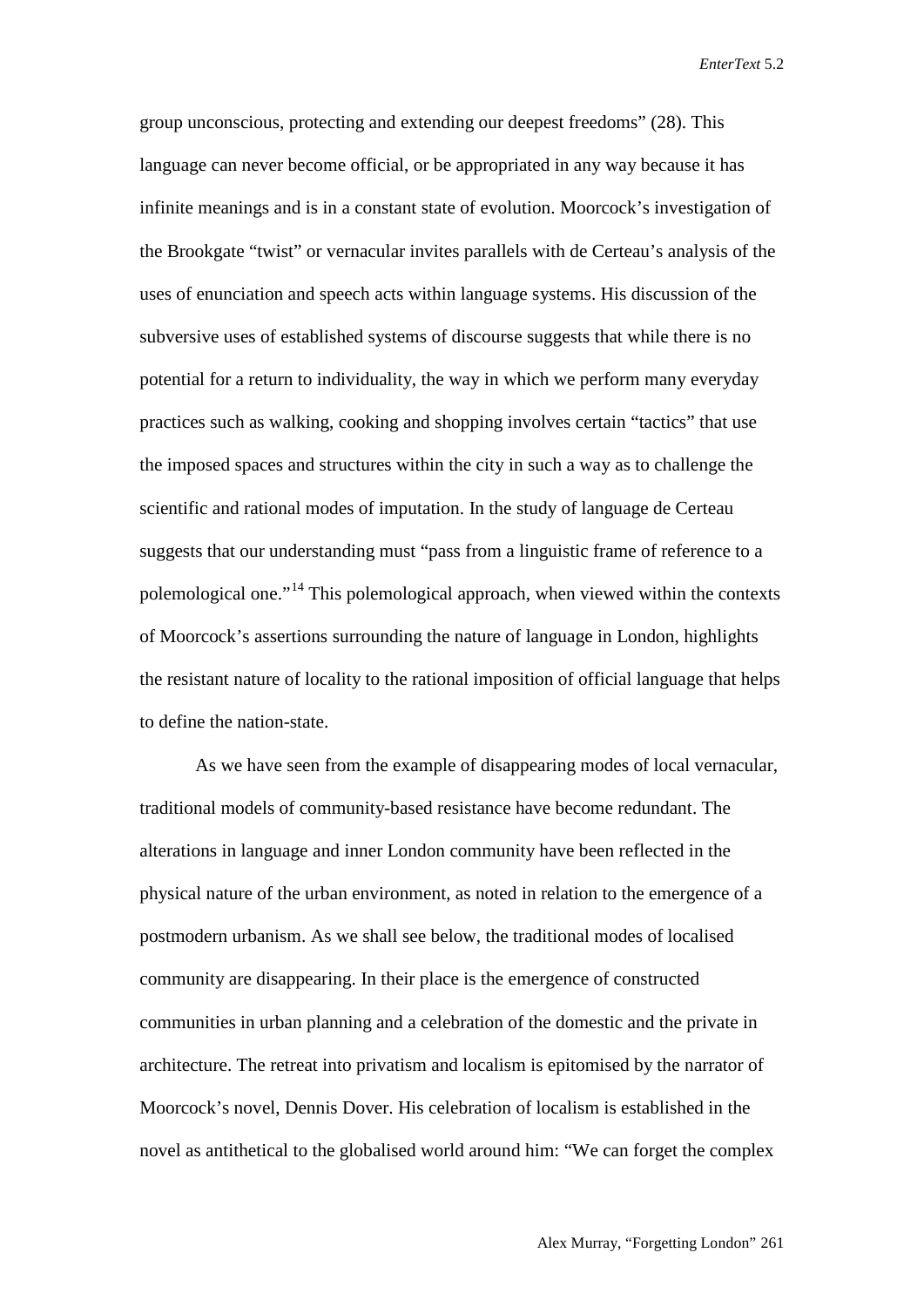world outside and pretend everyone's as good as their word and every virtue we claim for ourselves is real" (88). This notion of community as a form of escapism from an increasingly uncertain social reality is witnessed in the "privatism" that Nan Ellin sees as such a dominant feature of postmodern urbanism. Privatism is regarded as symptomatic of a culture in which the dominance of the automobile and domestic entertainment media has led to a retreat from the public sphere and the emergence of a hyperreality in which these new concomitant developments combine to produce a retreat from the wider public sphere. We can see many examples of the privatism that Ellin outlines in *Postmodern Urbanism* throughout contemporary London, both in architectural design and city planning. *Elektra House* in Whitechapel, built in 1999, is a classic example of the architectural manifestation of the privatism that informs the contemporary response to urban space. The façade of the house has been constructed entirely from black resin-coated plywood panels, with a discreet entry from a side lane, operating as an affront to the traditional streetscape and securing the privacy and security of its residents. This style of development marks a distinct break from the notion of communal space and participation that informed so much modernmovement architecture, and has not gone without criticism, as Powell suggests: "not the least of the charges laid against it was that its response to the street was hostile, defensive and anti-social."[15](#page-28-13)

We can see in the emergence of the gated "cities" and private estates that have been developed with increasing frequency on the outskirts of London a collective form of this retreat into the private.<sup>[16](#page-28-14)</sup> These cities, classic examples of what Dear considers the "privatopia"<sup>[17](#page-28-15)</sup> of the postmodern urban condition can be seen as emblematic of a desire to return to the forms of community that Dover valorises in *King of the City*. These Common Interest Developments are an attempt to rediscover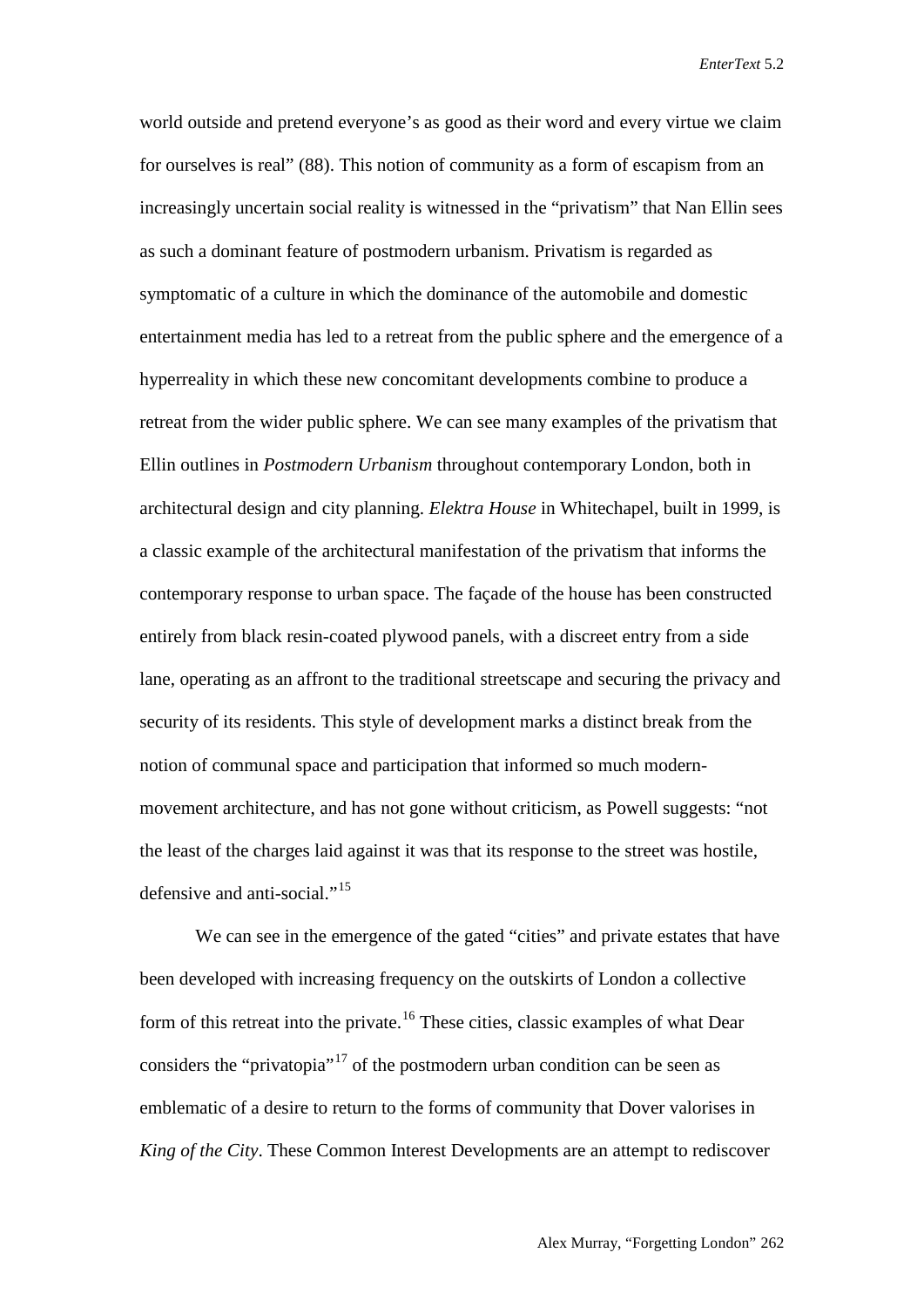forms of community such as that of Brookgate, yet have no logical referent, becoming "the real without origin or reality"[18](#page-28-16) that for Baudrillard constitutes the hyperreality of the present. The communities of East London were born out of a social and economic system that desired physically to segregate the wealthy aristocracy of the city from the working-class. The communities that developed within the East End were thus born out of an imposed segregation, and their development was an organic and often turbulent process that is impossible to simulate in the construction of these gated cities. Such gated cities are also constructed in vastly different circumstances to the working-class communities valorised by Moorcock. These forms of neo-traditional urbanism attempt to engage with the traditional urban models of working-class communities through "architectural components that allude to the past or to the local vernacular"<sup>[19](#page-28-17)</sup> Any attempt to derive meaning from applying previous models of community is undermined by the gulf between those communities and the models on which they are based. The new gated communities arise from the grouping of middleclass families who desire the security that they believe is denied in the traditional urban settings, plagued by violence and crime. One such example is Princess Park Manor in Barnet, North London. Formerly the Colney Hatch Lunatic Ayslum and Friern Hospital, the new development is marketed as "an oasis of tranquillity from the bustle and frustrations of life."<sup>[20](#page-28-18)</sup> The desire to return to forms of community associated with the past highlights the inability of contemporary culture to conceive of alternative visions of the future that don't nostalgically return to the past.

While there is a growing attempt to invent the forms of community that Dover values as part of a postmodern urbanism, the role of the position of these original working-class communities is under threat from wider economic and social developments, many of them explicitly related in the text to the rise of globalisation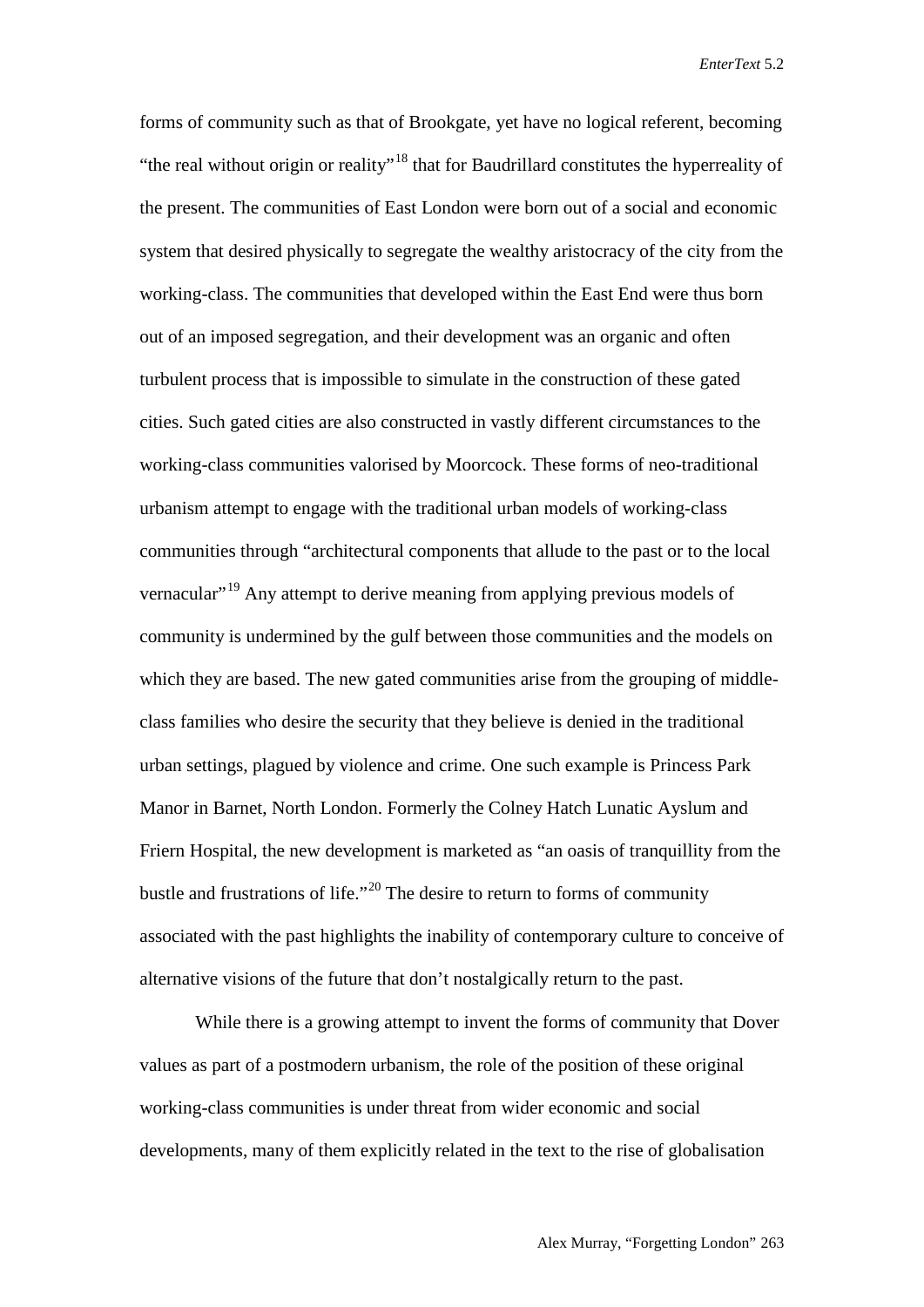and dominant multinational corporations. In *The King of the City* this movement is symbolised in the character of Lord Barbican Begg, Dover's cousin, and his destruction of Dover's beloved Brookside. The development of Barbican's personal power is a dominant feature of the narrative, with his rise from wet middle-class adolescent to the most powerful man in the world parallelling the failure of the social project of the 1960s, to be discussed at length later. Barbican's power is also symbolic of the absence of the nation-state's power in the contemporary world, in particular that of Britain. As suggested earlier the globalising power of the new media-driven imperialism has given far more economic power to corporations and individuals than countries. Just five hundred multinational companies control eighty per cent of world trade,<sup>[21](#page-28-19)</sup> with figures such as Bill Gates, Rupert Murdoch and Donald Trump wielding such immense power that Dover's apparently hyperbolic assertions appear not to be so farfetched. Of the fictional Barbican he states, "Whatever he wished to control, he did control. If the city and Wall Street acknowledged a Holy Trinity then it was God, Washington and Barbican Begg…. Barbican's will was almost unchecked. The only power greater, and that was disputable, given the circumstances, was the USA. It was disputable because so many politicians were in BBIC's pay" (241).

Barbican's power threatens the very existence of the local community of Brookgate. The redevelopment of Brookgate following Barbican's purchase of the areas' Huguenot leases is posited in the novel as the destruction of not simply the buildings and spaces of the suburb, but of its memory, tradition and community values. The destruction of traditional East London working-class communities has been occurring consistently since the first wave of post-war gentrification in the 1950s. This movement of middle-class residents into areas traditionally inhabited by the working-class has accelerated worldwide since the 1970s, shifting from a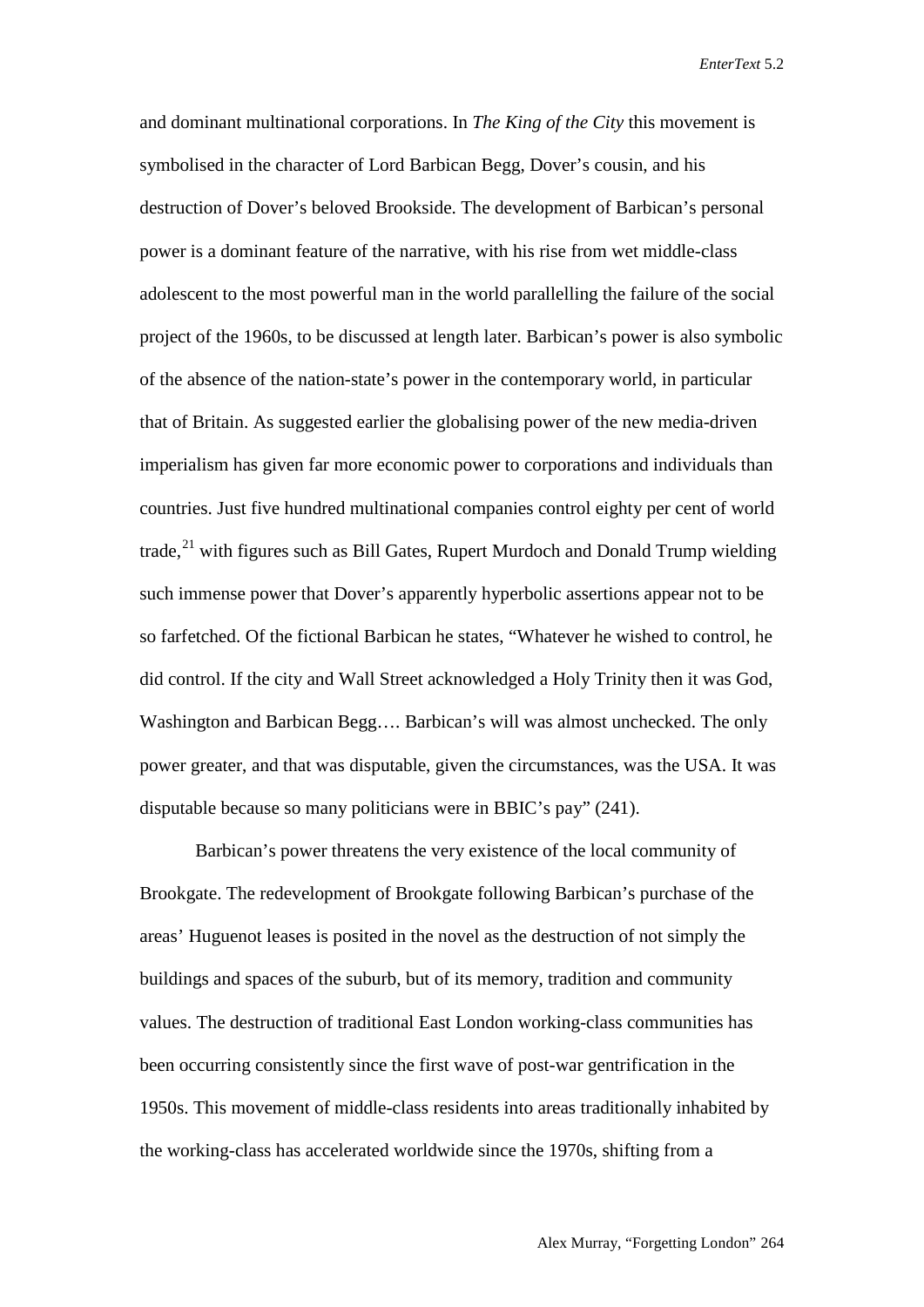vanguard practice to: "a tide of inner urban developments based on a more overtly aspirational kind of 'lifestyle.' $12<sup>22</sup>$  $12<sup>22</sup>$  $12<sup>22</sup>$  In the process of gentrification we can see the traditional frontier between the east and west ends of the city become inverted, as Schwarz suggests, with working-class communities fearing the destruction of their culture from the marauding hordes of middle-class immigrants.<sup>[23](#page-28-21)</sup> As Jerry White has observed, gentrification has saved a great deal of historic housing from destruction, yet the costs have been far greater: "at best tenants were paid substantial premiums to leave which might put a deposit on a house in outer London or beyond … but always there was a cost in disruption, in cutting family and neighbourhood ties, and in the fear that this was an offer that could not be refused less something far worse should happen."<sup>[24](#page-28-22)</sup> The cost that White discusses here is presented in the novel as an invasion of the city, a Trojan horse whose "belly had already burst and the bastards were fanning out through the streets, burning, looting, raping. Trampling our memories, stealing our treasures, destroying our history. Stripping our assets" (240).

While it is often easier to acquiesce with traditional Cockney, Anglo-Saxon working-class images of the East End, it is important to acknowledge the history of migration to both the city and the East End that has occurred consistently since the Roman invasion. The area has received successive waves of migrants, from the Huguenot political refugees of the seventeenth and eighteenth centuries to the Chinese and Jewish migrants that became such a vital part of East End culture throughout the nineteenth century. The emergence of a strong Jewish community in Whitechapel can be interpreted as the perpetuation of the "native" forms of community valorised by Moorcock. The strength of the institutions, such as local synagogues and cafes, that bound the community together created a sense of identity that has suffered just as much from the gentrification of the area as have Anglo-Saxon communities.<sup>[25](#page-28-23)</sup> In the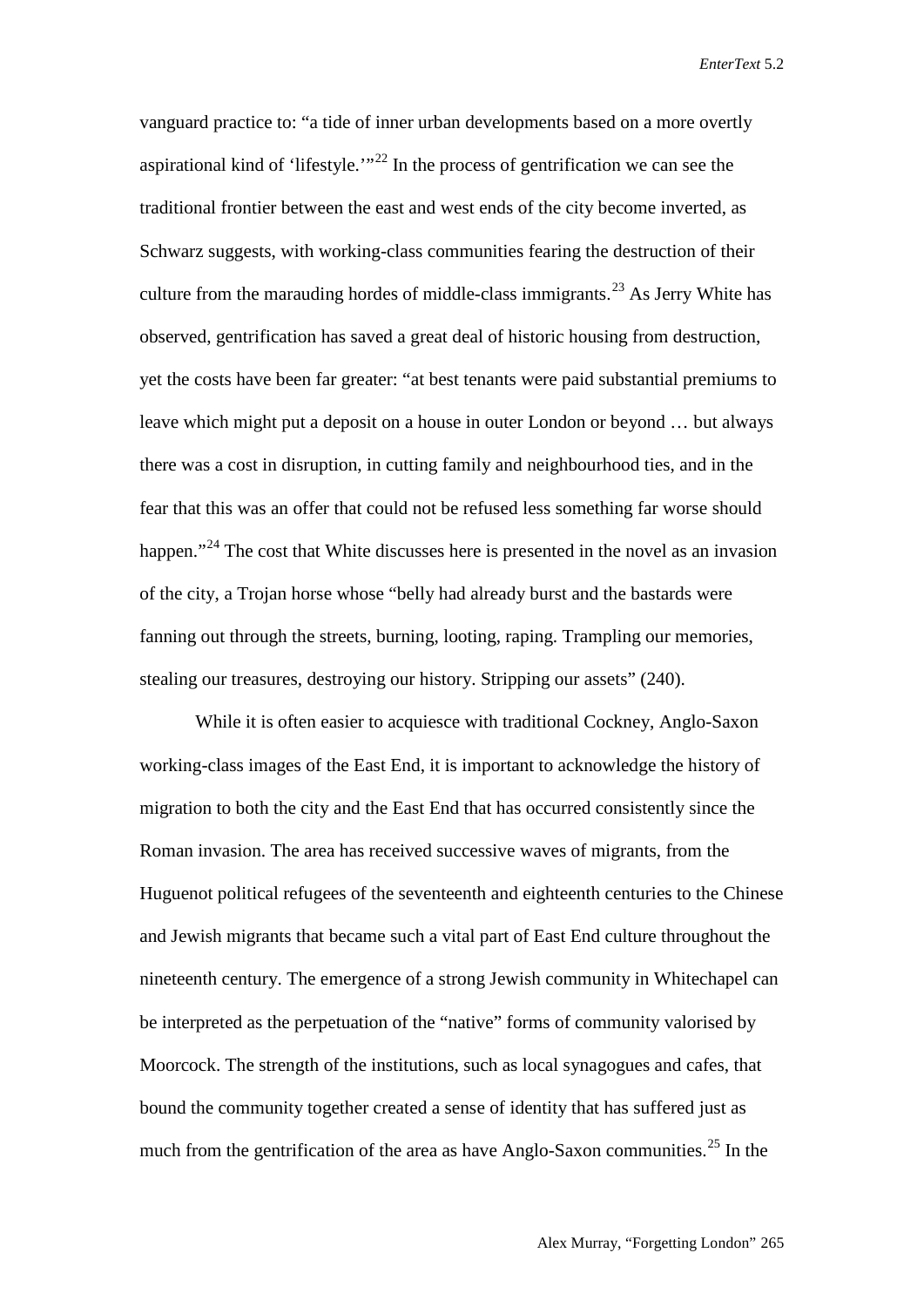twentieth century the area was drastically altered by Caribbean migration (although this had a greater impact in South London, in particular Brixton) and the influx of Asian migrants, in particular Bengali and Pakistani. This twentieth-century migration underlines the diasporic nature of contemporary London, yet its effect upon the traditional nature of the London community is harder to gauge.

There are two competing models of the way that the global movement of migrant workers affects working-class communities: "the dialectical tension between traditional and translated communities"[26](#page-28-24) centres around issues of cultural assimilation and resistance. While theorists of globalisation such as Appadurai present models of globalisation that suggest new models of localized identity emerging from the effects of a globalised community, John Eade suggests that the evidence from the London borough of Tower Hamlets, and in particular Spitalfields, highlights a very different model of identity. For Eade this model flies in the face of those who attempt to see the effect of globalisation as creating a new form of community and politics: "the globalization of locality in Docklands and Spitalfields has not produced a new politics of place where social and cultural differences can be accommodated within a strategy of local working-class resistance."<sup>[27](#page-28-25)</sup> In this community there is active evidence that the Bangladeshi community, who make up twenty-three per cent of the local population, are defying assimilation and maintaining strong ties based upon ethnicity rather than a localised identity. This is supported by Jerry White who, in commenting upon the separate identities of migrant communities, asserts: "the private spheres of London's diverse communities were marked more by this separate development than by 'assimilation' to an English—or even London—way of life."<sup>[28](#page-28-26)</sup> While this resistance to assimilation might challenge convenient and idealistic pictures of the melting-pot image of the contemporary cosmopolis, what effects does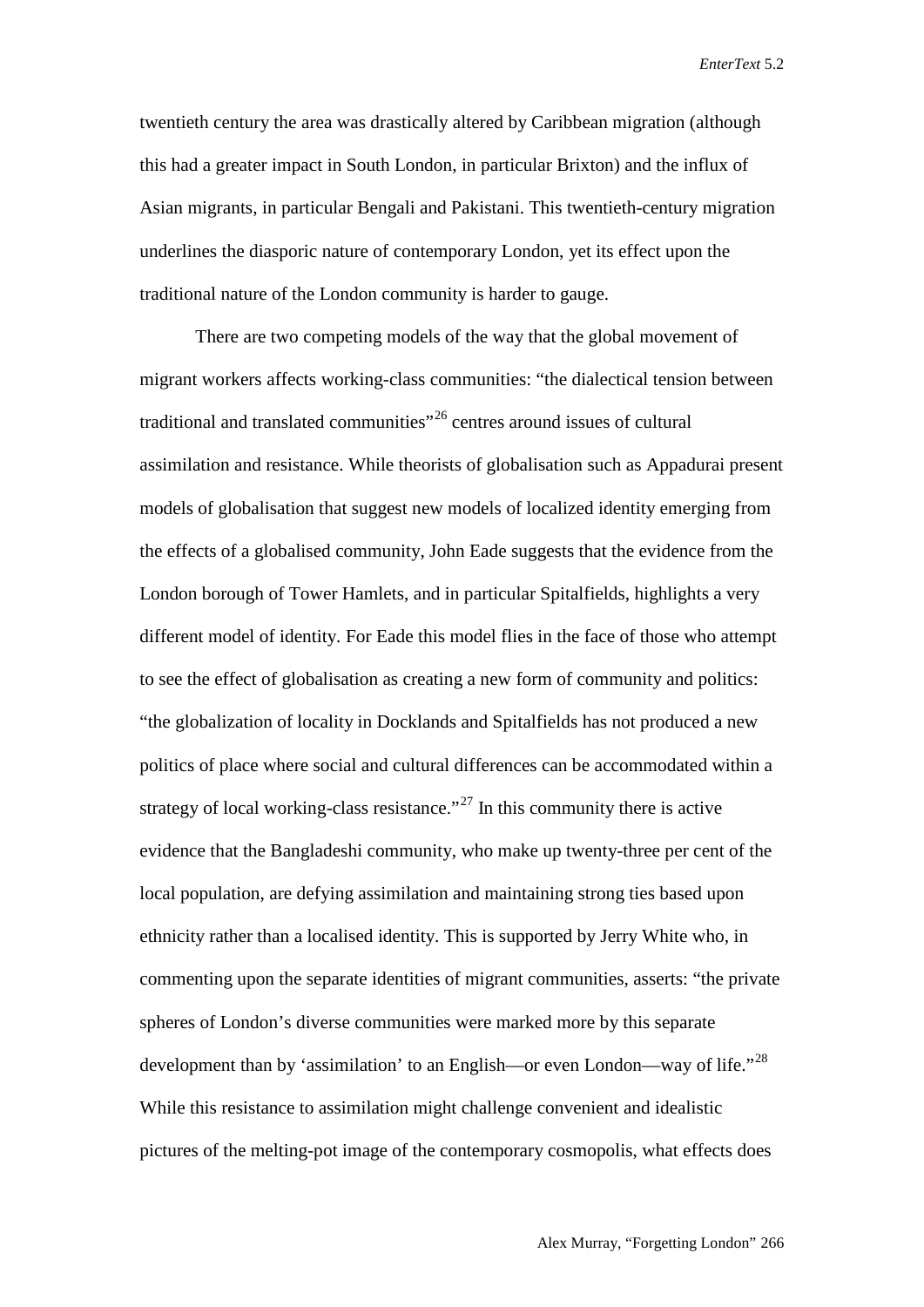it have on the way in which we are to view the communities of East London in relation to their destruction by gentrification and development, and where does it place Moorcock's projected image of the East End communities?

The lack of assimilation among immigrant communities can be interpreted as similar to the fiercely independent and loyal nature of traditional East London communities. The loyalty and morality among the community of Brookgate is for Dover in stark contrast to the fake platitudes of the wider community: "by and large that community knew a lot more about equity and common justice that Toney Blurr and his Sultans of Spin. Mostly it was the sense of unconditional acceptance that you went for" (88). This unconditional acceptance and loyalty is reflected in the responses that John Eade received in his survey of twenty second-generation Bengali residents of the East End. Most of these residents identified themselves more strongly as Bengali, and as part of a Bengali community, than as East Enders or Londoners. Their identification within a particularly strong ethnically and culturally based group suggests that emerging identities carry many similar traits to the communities that Moorcock attempts to valorise, yet are not part of that community. The emergence of strong forms of community largely resistant to assimilation that have become such a dominant presence in the East End suggests that Moorcock's representation of the destruction of traditional East End communities is somewhat flawed. The elegiac note that Moorcock sounds through Dover for those communities is in many ways a caricature of their dominant presentation, and is, I would argue, purposefully flawed in order to investigate the role of nostalgia in contemporary culture. Eade, in his interviews with East London property developers, highlights the ways in which, like Dover, it is easier to idealise the "native" East End identities to promote to potential middle-class residents, rather than the migrant communities who in many cases make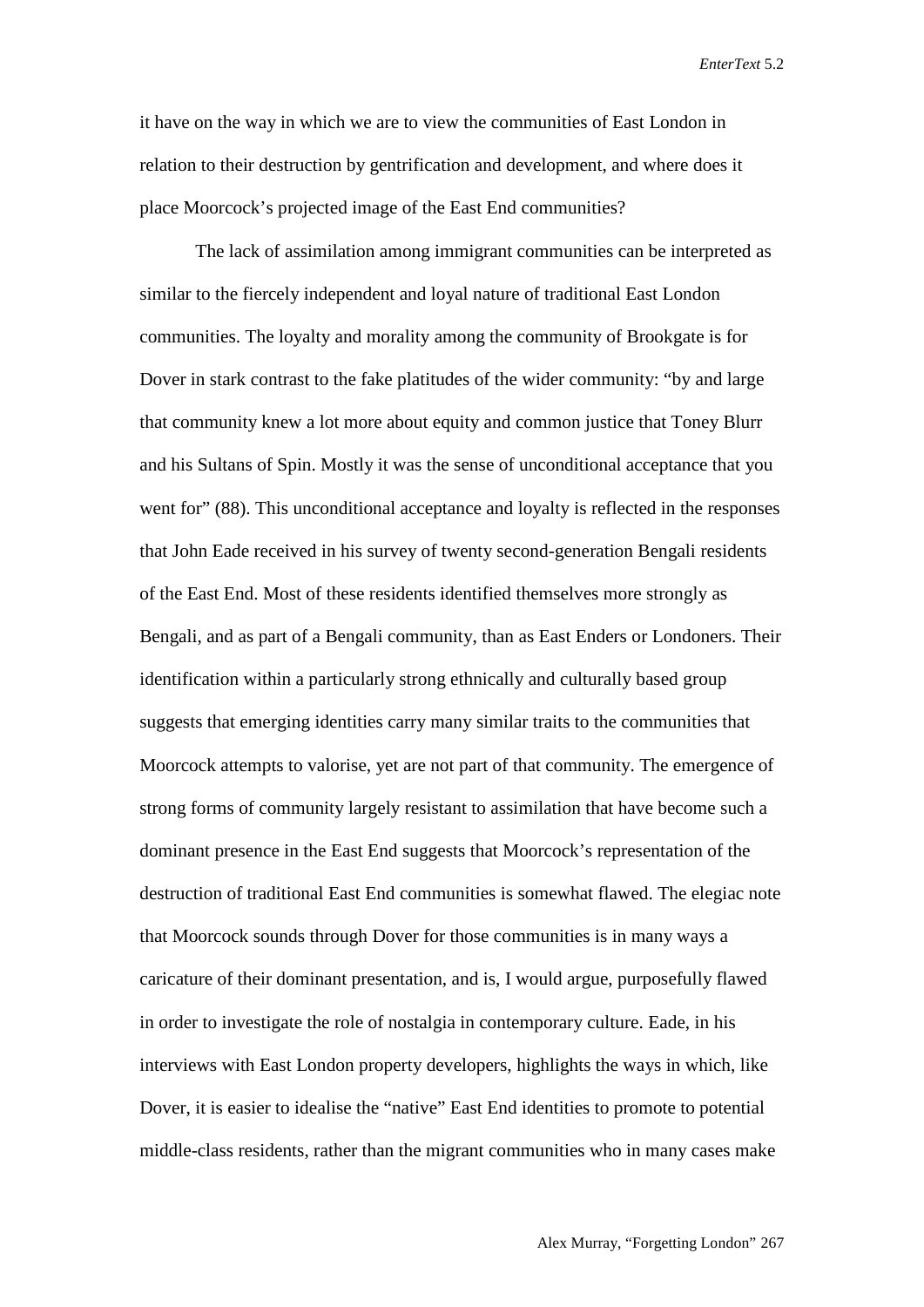up the majority of residents: "they (the estate agents) appear to know more about white working-class residents, regarding them as the 'real' East Enders and having more sympathy for their interests."<sup>[29](#page-28-27)</sup> Dover's valorisation of the white working-class residents is reflective of the dominant responses to issues of identity in East London, and reflects changes in memory processes, rather than in the reality of contemporary East End social conditions.

This destruction of the East End is, however, couched in the novel in the nostalgic narrative of Dover. We can interpret his narrative as symptomatic of the growing memorialisation of popular culture and its retrogressive tendencies that Moorcock suggests are reductive and lead towards anachronism and a complacent form of historical engagement. Moorcock's use of a first person narration is of vital importance in the construction of a nostalgic form of uncritical memory, and in turn of his critique of those memory processes. Dover's narrative is a largely chronological recollection of events from his birth in 1952 to a utopian present. This form of narration results in one of personal memory, and one that Moorcock suggests is problematic as it becomes tainted by the nostalgia that is a common response to cultural displacement. Any recourse to processes of memory raises issues over the fallibility of human memory. As Freud observed, memory is a set of processes that are predicated on certain information having been forgotten, or, perhaps more importantly, never having been consciously present to the subject. The remembering of information is problematised by a range of functions, such as screen memories, repetition, the role of infantile sexuality and transference.<sup>[30](#page-28-28)</sup> This notion of memory as a set of processes, and not an organic practice, has created a wealth of academic investigations into those processes by which memory functions. If we view Dover's personal memory as a series of processes, all triggered by a response to present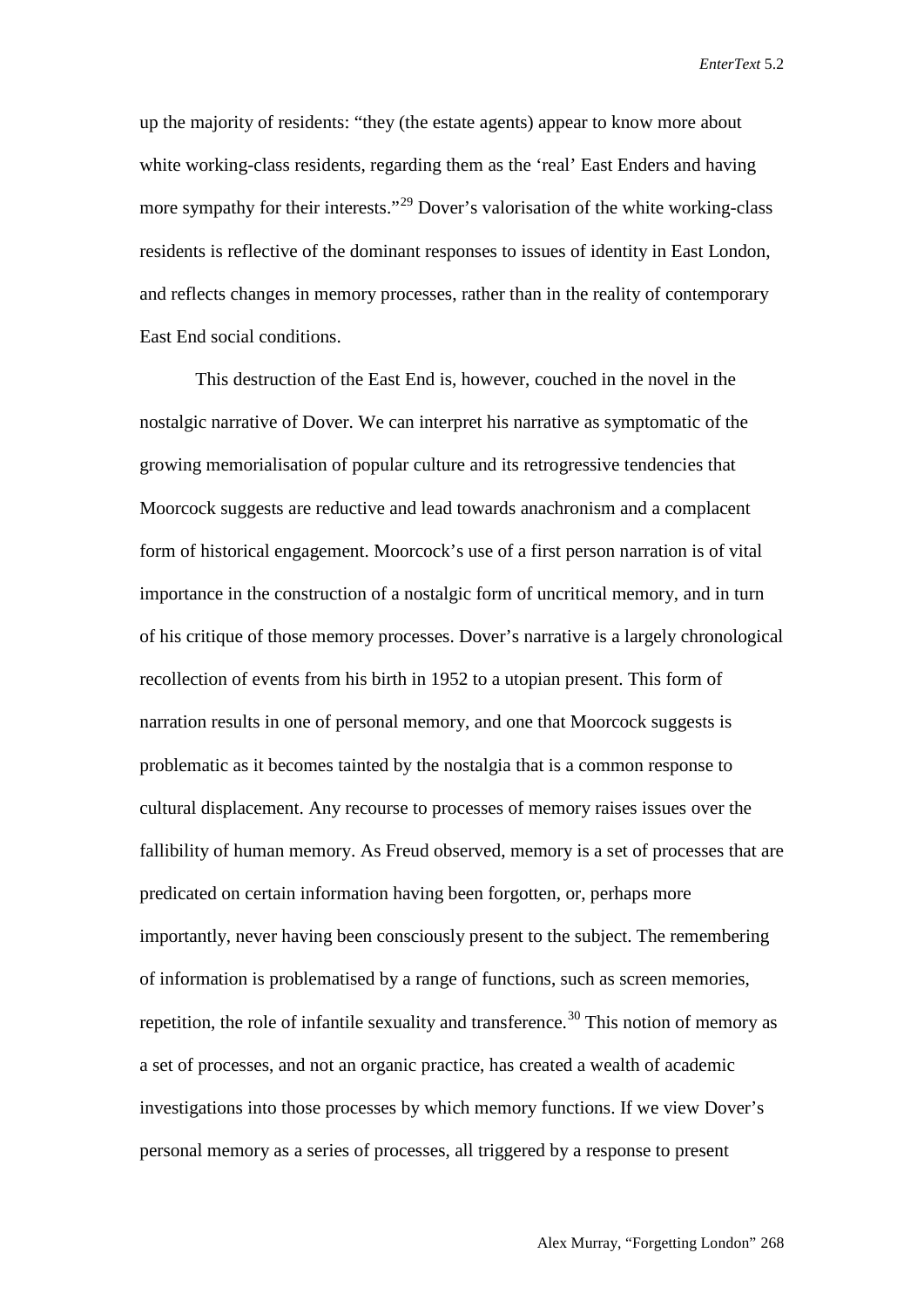conditions, we can explore the way in which Moorcock posits memory and nostalgia as reactions to personal crises and, on a broader scale, to contemporary political and social conditions.

Andreas Huyssen suggests that this failure of belief in narratives of progress has altered the orientation of contemporary society, in particular its use of memory: "modernist culture was energized by what one might call 'present futures.' Since the 1980s, it seems, the focus has shifted from present futures to present pasts."<sup>[31](#page-28-29)</sup> One of the most dominant features of this turn is the sudden interest in what Huyssen terms "Musealization," or the archiving obsession of contemporary culture. While this movement is often explained as symptomatic of the need for nostalgic escapism in a displaced present, it can also be linked to changes in the way that memory functions within contemporary society. Memory was perceived as being, up until the modern period, a natural, organic and inviolate process, functioning unselfconsciously and maintained by the institutions of community, church and family. Pierre Nora's influential study *Realms of Memory* suggests that the destruction of this form of memory has led to the development of memory-history, a form of remembering and memorialising our past as it is no longer maintained naturally, as memory used to be, but is a self-conscious attempt to preserve both national and personal pasts. For Nora we now preserve memory in sites and rituals, which he terms *lieux de mémoire* which are "fundamentally vestiges, the ultimate embodiments of a commemorative consciousness that survives in a history which, having renounced memory, cries out for it. The notion has emerged because the society has banished ritual."<sup>[32](#page-28-30)</sup> Our forms of memory are now transformed through their relationship with history. Nora suggests that we have begun to look at the pre-industrial past with a sense of longing for the way in which memory, and the community that maintained it, functioned as an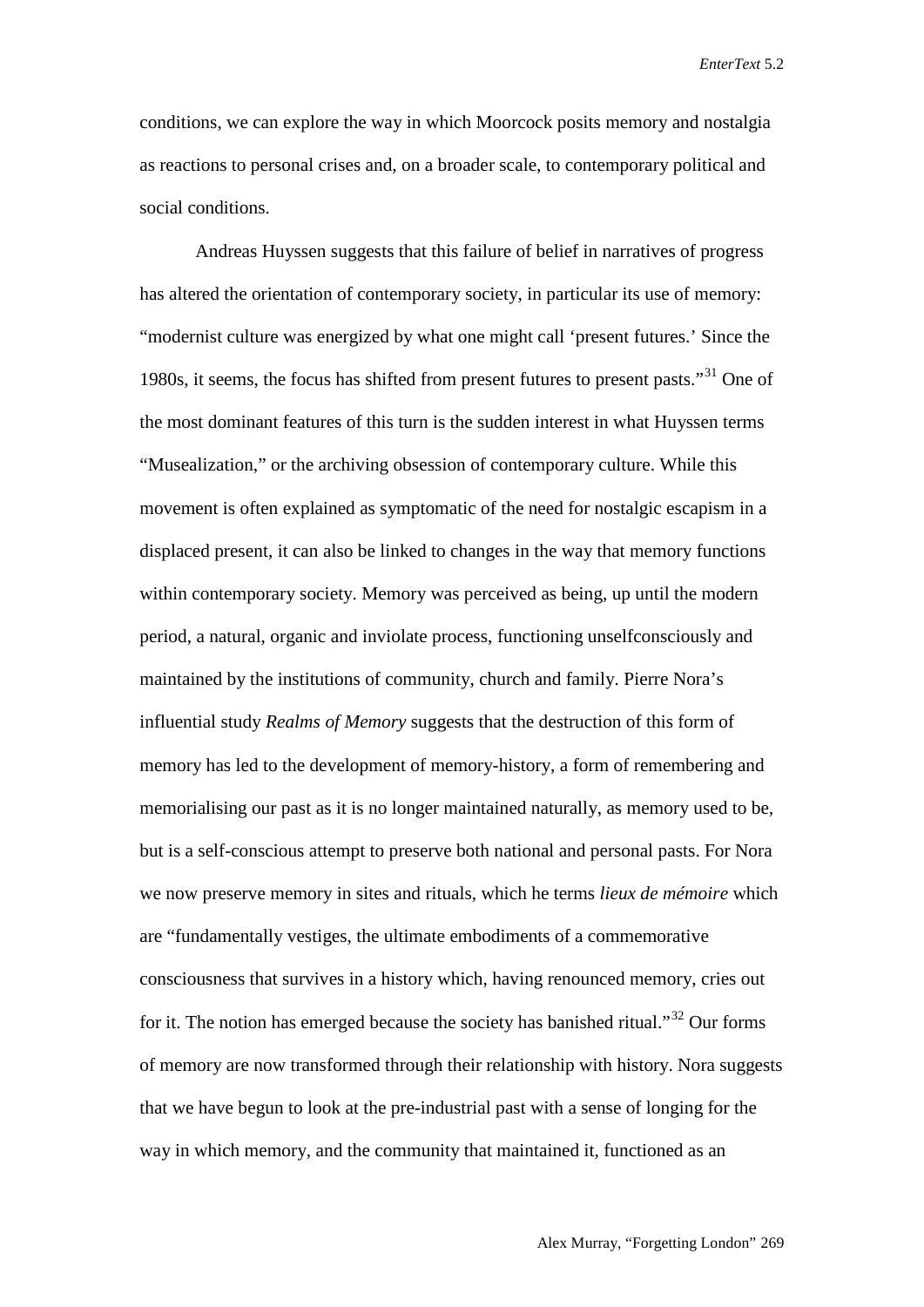organic entity, and we can see that same desire in the way we now view the industrial forms of community that dominate Dover's recollection of the London past.

If we are to look at the novel in terms of memory discourses, and the way in which memory is now embodied in certain sites rather than in the actual institutions of community, certain questions are raised about the ossification of memory in relation to place, as well as about the ways in which it is preserved in time. One of the most common manifestations of the *lieux de mémoire* in contemporary British culture is their use by both government and private enterprise for ideological and financial purposes. The appropriation of the past by a culture bent on identifying with a safe and inviolate past is epitomised in the novel in the figure of The Jolly Corinthians Boys Sporting Club. The club is a traditional East London sporting club, specialising in bare-knuckle boxing and dog-fighting. It is posited in the novel as a symbol of East London identity and belonging, a site in which the past is preserved through the informal processes of community memory that are associated with it. The Corinthians Club, as the embodiment of community and therefore of memory, is symbolically the bright light in the potentially dark reality of urban life, as Dover's description highlights:

In minutes we'd reached the Corinthians' vivid red brick and glinting stone. Towers, battlements and columns, gargoyles, caryatids and fabulous beasts were spotlighted, festooned, illuminated, murmuring and winking with crystalline electrics that made deep shadows of the surrounding railway and motorway arches, challenging the outer darkness, the silhouetted towers. And she really was our citadel. She always had been (87).

This passage contains a vivid description of the way in which working-class community has functioned in modernity. In the secularised modern world, in which religious faith has been replaced by rationalism, the myth of progress and the unending pursuit of capital, there is little solidity. As Marx asserted, and Berman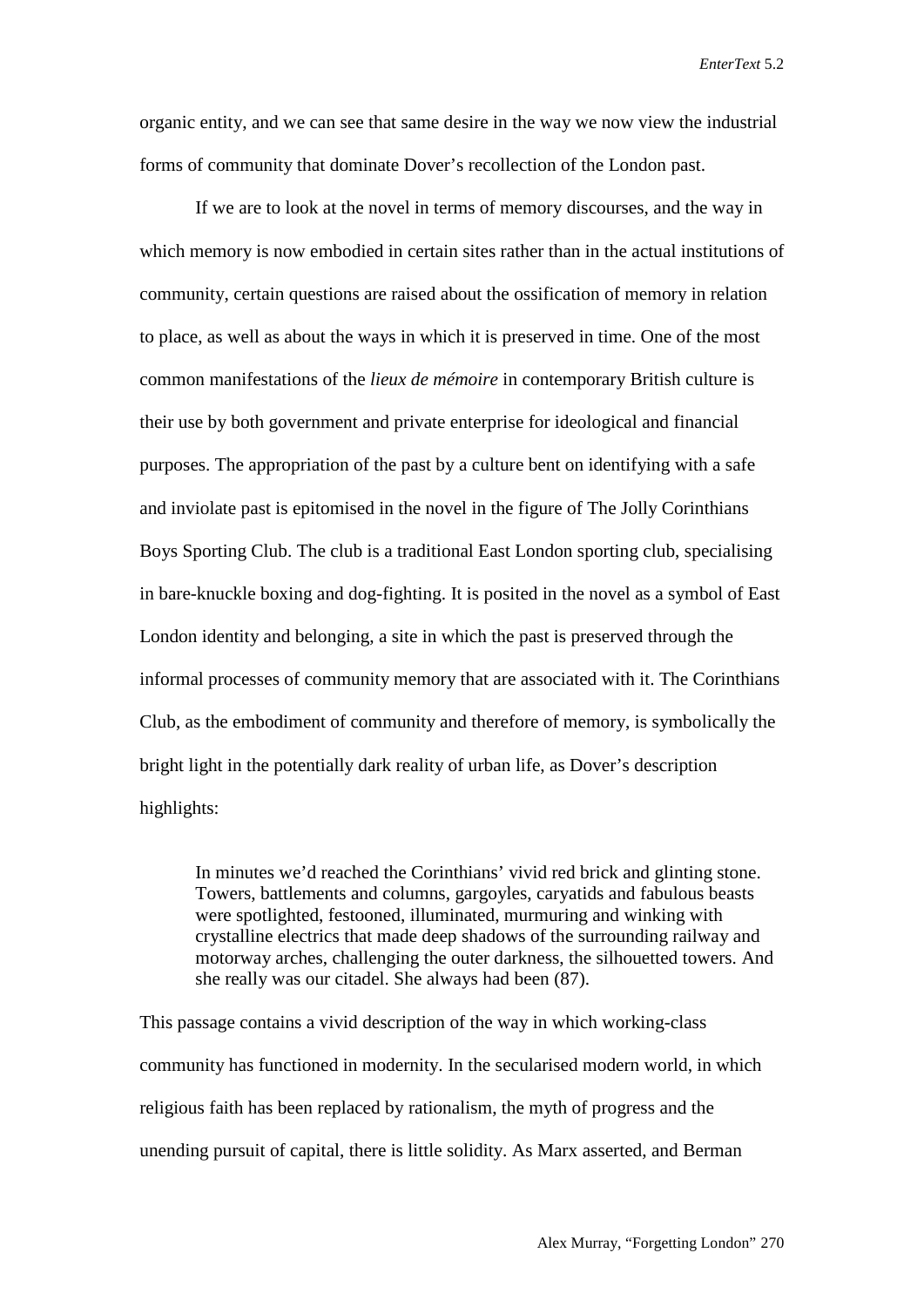reiterated, it is a world in which "all that is solid melts into air, all that is holy is profaned."[33](#page-28-31) While for Marx this unending progress would increase alienation, in many working-class areas it was replaced by a community that functioned as a stabilising entity. It did indeed "challenge the outer darkness" brought by progress and embodied for Moorcock in "the silhouetted towers" of the housing estates. While the memory processes that deliver images such as this are always problematic, as highlighted above in the discussion of local vernacular, Moorcock does suggest that such a world existed, and its destruction has produced a challenge to reassert modes of engagement with the urban environment which can lead to a potential regeneration of urban subjectivity.[34](#page-28-32)

As Moorcock notes, for figures such as Barbican, the past that they have appropriated never really belonged to them. It is a cultural trend, part of the latest middle-class fad. As Dover says of Barbican after discovering him eating pork pies in New York, "so Johnny was in his man-of-the-people rootsy mood, desperate for authenticity that was never his in the first place … now the East End has an image. It stood for honesty. Old value. Real life. Coherence. Ripe for colonization" (176). The colonisation of the East End is now evident in tourist guides that, as Eade states, direct the "most adventurous tourists, especially those who were excited by the 'authentic' working-class atmosphere of its street markets such as Petticoat Lane."<sup>[35](#page-28-12)</sup> The movement in contemporary culture of the East End from urban other to a marketable image of a past to which we can only dream of returning, marks a fundamental shift in London culture and an example of the failed relationship between the present and past in contemporary culture. Moorcock highlights that our modes of historical engagement, whether they be the gentrification and appropriation of the East End past, or the non-critical nostalgia of Dover's recollection, fail to deliver any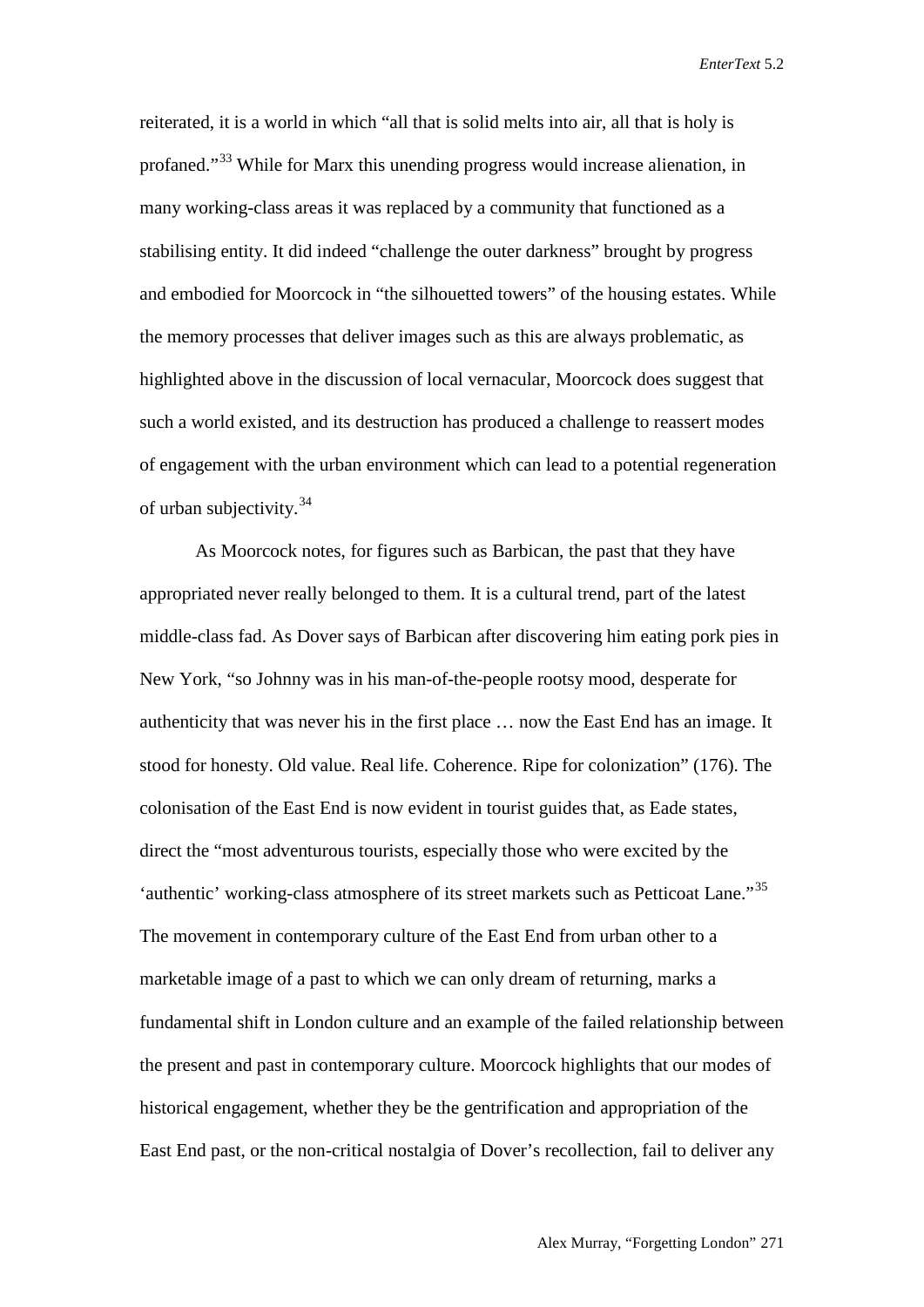tangible future, a notion that is prevalent in the novel's commentary on the relationship between contemporary culture and the 1960s.

### **Remembering the sixties and forgetting the future**

While the recollection of the east-end communities is an important element of the essentially flawed memory processes that Moorcock critiques in his novel, Dover's recollection of the counterculture of the 1960s is perhaps the dominant feature of the narrative. London was of course the centre of the countercultural pseudo-revolution of the 1960s with the "swinging" city emerging as the centre of a "new consciousness" that was to reject decisively the stagnant conservatism of the 1950s. It is essential to outline initially the ways in which the counterculture of the 1960s, in particular its image of London, helped to establish the climate in which postmodernism could flourish. Lipovetsky asserts that the 1960s represent "the beginning of a postmodern culture, without innovation and real audacity, which contents itself with democratising the logic of hedonism."[36](#page-28-33) This democratisation of the logic of hedonism can be perceived quite clearly in both Moorcock's novel and the collective perception of the period, yet it is this unproductive hedonism that critics such as Lipovetsky suggest has led to the emergence of the postmodern. Moorcock's novel, through its critique of our perception both of the period and of postmodernism, outlines a paradigm for developing a far more critical mode of remembrance that can shatter what he perceives as the impotence of postmodernism that emerged out of the failure of the social project of the sixties.

The original counterculture revolution of the mid to late 1960s marked for Moorcock the beginning of the possibility of social reform that would reach its apotheosis in the events of May 1968, before a steady decline. Its failure was not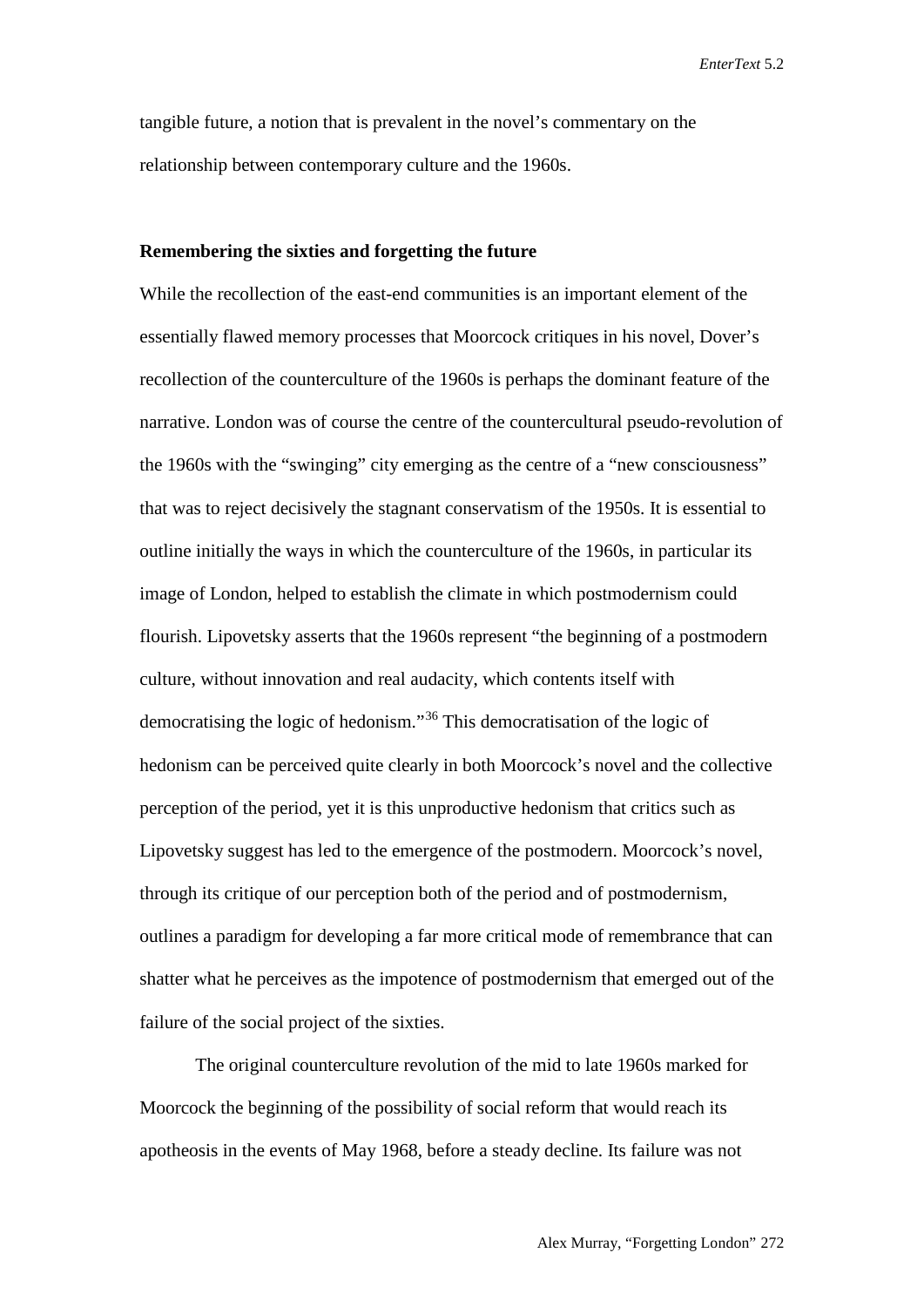distinctly realised until 1979 when that counter-culture awoke to Thatcherism, and nothing would ever be quite the same again. As Jonathan Green puts it, "on 3 May the party came so abruptly to its end and the last diehard, desperate celebrants, puffing on the last roaches, downing the very dregs of long-emptied bottles, were finally turfed out into the unwelcoming dawn of a very different day."[37](#page-28-14) Moorcock also highlights 1979 as the end of the halcyon period: "1979, the year the world changed. The Tories were elected and Mrs T used the language of liberal humanism to reinstall feudalism. We were now in a world of permanent conflict"(78). Thatcher's diagnosis in 1982 of the devastating effect that the 1960s had had was tantamount to a conservative counter-revolution: "We are reaping what was sown in the sixties … fashionable theories and permissive claptrap set the scene for a society in which the old values of discipline and restraint were degenerated."[38](#page-28-34) While 1979 marked the beginning of the morning-after, it also signalled the start of a period of nostalgic recollection that affects culture to this very day. In what wad to follow there would be little assessment of the myriad changes that the sixties brought. As Marwick asserts, "what happened between the late fifties and early seventies has been subject to political polemic, nostalgic mythologizing, and downright misrepresentation.<sup>[39](#page-28-16)</sup> and it is the nature of this mythologising and misrepresentation that I wish to investigate through Moorcock's novel, to highlight how the perception of the sixties, and the modes of non-critical nostalgic reflection that produce it, can have a potentially destructive effect.

For Dennis Dover, the recollection of the 1960s is a constant reminder of what could have been, and for Moorcock it is that recollection that has denied the possibility of what could be. In what follows I wish to look at Dover's recollection of the 1960s as reflective of the memory of an entire generation, and symbolic of the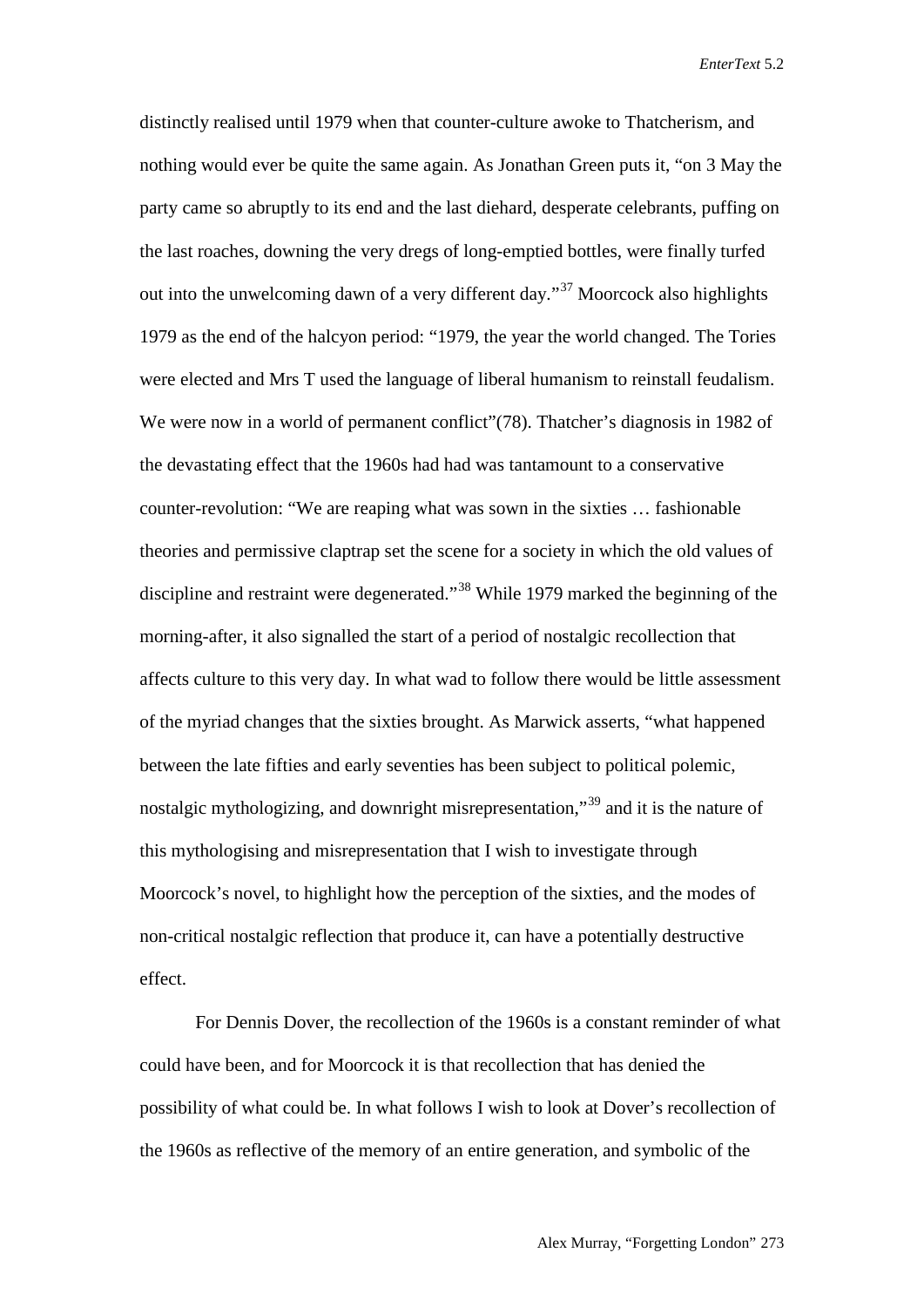collective cultural remembrance of the period, one that repeatedly fails to critique the flaws of the period, that posits it as being the one great opportunity for change, and in doing so jeopardises the possibility of change in the future. Dover's narrative, as a form of personalised memory, centres around the celebration and commemoration of certain "spots of time." Dover, recollecting one of many hedonistic moments, says, "check it out. 10 October 1972. I was almost twenty. Maybe you weren't even here then. A golden age" (69). The nostalgia with which Dover, narrating in the present, recalls the period has been a dominant response even as early as 1972, when Angela Carter wrote:

In the sixties, London, for the first time, became aware of itself as—in the jargon of those dear, dead days—a centre of consciousness, a city with a certain characteristic style expressive of a radically changing mode of life. For a brief season, it seemed the old barriers of class and privilege were, if not actually down, at least crumbling.[40](#page-28-35)

London, as the centre of both cultural rebellion and the political consciousness of The Dialectics of Liberation Conference was the centre of what many people believed would be a new form of social organisation. It is this insistence on the potential of the sixties, and the culture's subsequent failure, that Moorcock seeks to explode by highlighting the regressive function of an uncritical mode of historical engagement.

Moorcock presents Dover as failing to produce a critical interrogation of the past, his narrative voice littered with anachronistic 1960s vernacular, that combined with an extreme irony and cynicism symbolises the failure of 1960s utopianism along with a historical eclecticism. This tone is used by Moorcock to highlight the imperative of a new form of political, social and cultural engagement with the past that can look forward to a tangible form of regeneration. Dover's recollection of the 1960s is simultaneously an attempt to resurrect the period, and this is symbolised by Moorcock giving him period vernacular. The recollection is not an attempt to engage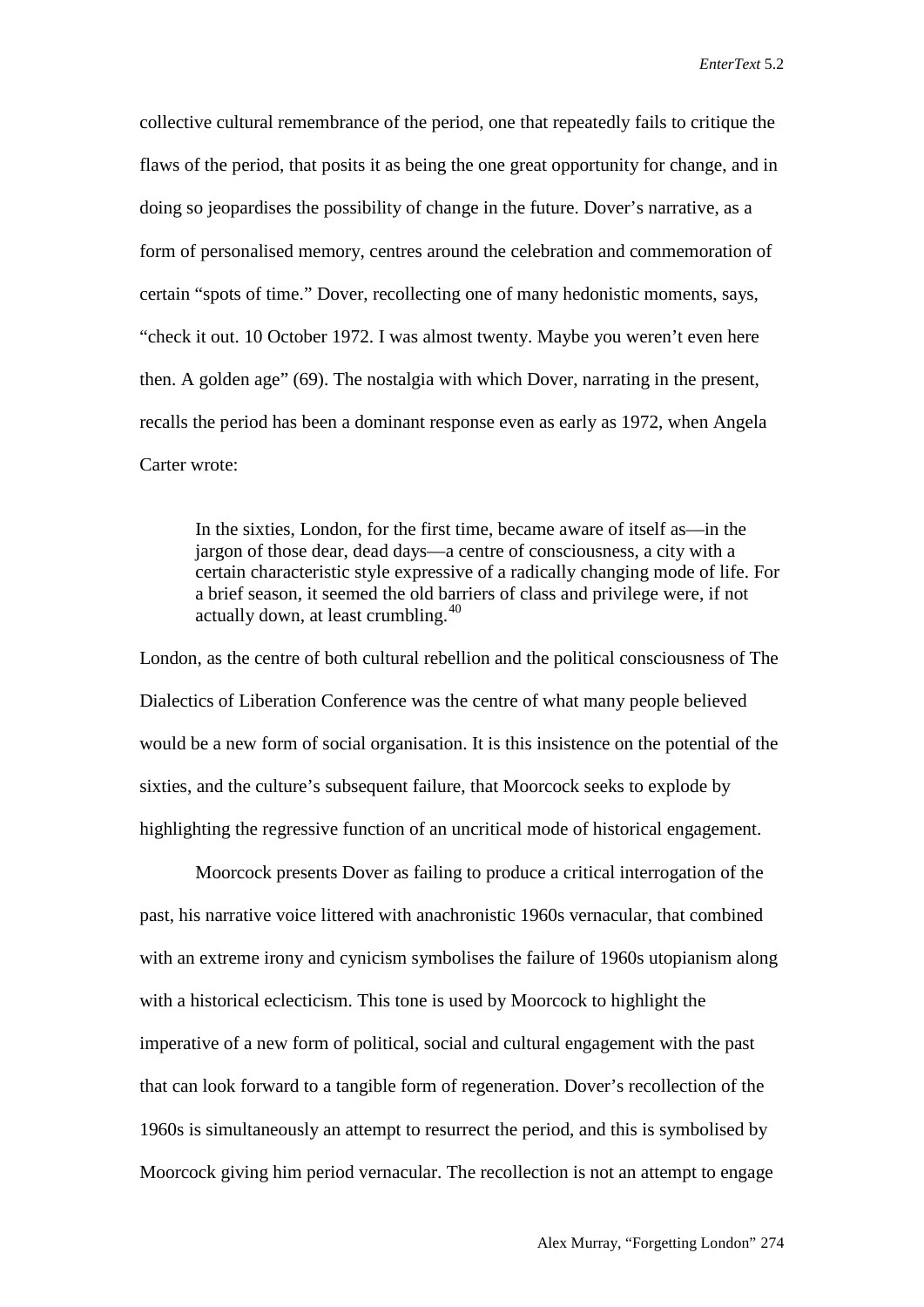critically with that past, but nostalgically returns to the past. Reflecting on the first meeting with his wife, Dover ebulliently asserts: "Any time I looked forward I stared directly into her huge blue eyes. And got a Godzilla power jolt. She was a Russian Earth Goddess. Epic Hero v. the Beast! I turned into a spastic maniac. I was helpless. In the grip of a rock-and-roll orgasm, a holistic fit, I was flung back and forward like a Jack Russell's rat" (67). This tone of anachronism, reflective of contemporary nostalgia, imbues the novel, positing Dover as a pathetic relic of the past. Moorcock uses this tone to criticise what he perceives as the dangerous "retro" tendencies of postmodern culture. Instead of attempting to engage we now appropriate, and, as Jameson highlights, "the history of aesthetic styles replaces 'real' history."<sup>[41](#page-28-36)</sup>

Dover's memory of the 1960s, composed of myriad spots of time, is reflective of the way in which many of the generation who constituted the counterculture recall the period, as well as its unintentional celebration by members of the Left's intelligentsia, as the experiences they recall constitute their personal growth and development. On a wider cultural level the 1960s have been remembered by contemporary culture in a similar way. The opening lines of Jonathan Green's account of the period, *All Dressed Up*, encapsulates its effect:

We live in the shadow of the Sixties. Of all the artificial constructs by which we delineate our immediate past, 'the Sixties' have the greatest purchase on the mass imagination. They stand, rightly or not, as the dominant myth of the modern era. That one might have been too old or too young to enjoy them, indeed that one might not have been born, is of marginal importance. Rightly of wrongly again, the great edifice casts its shadow and everything must seek its own light within it. $42$ 

The need to identify with the 1960s is highlighted in *King of the City* as one of the dominant means by which the period has been immortalised. Barbican's attempt to reunite Hawkwind, and the massive open-air concert, are his attempt to rediscover a past that was never his, the "invented tradition" of the postmodern. His slide into drug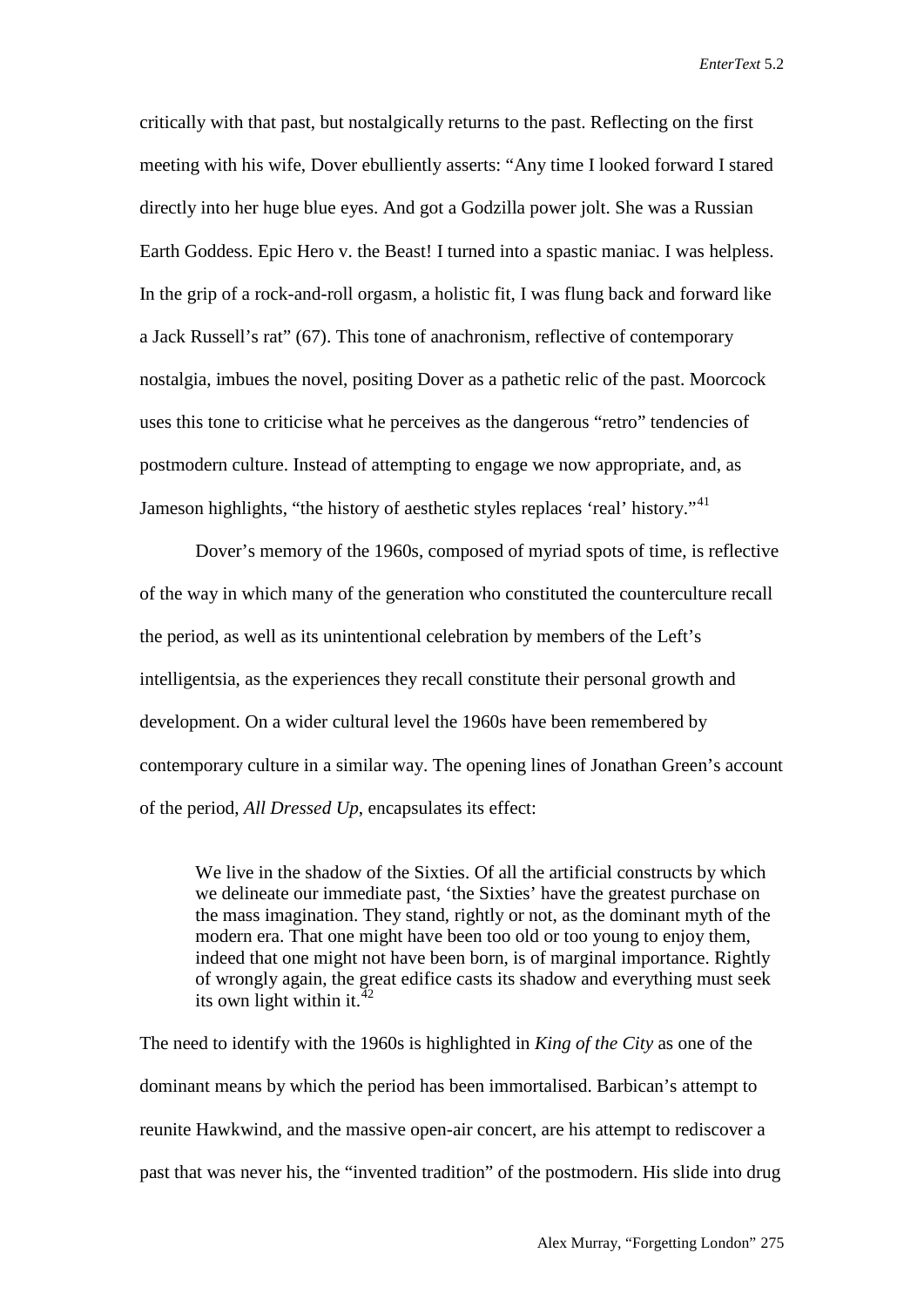addiction and purchase of classic guitars is representative of such a shift. As Dover's uncle Norrie argues, "They want to have lived. They're still trying to find out what feeling is … in America, every banker is suddenly a Viet-vet. They want their words to be real … they want our authority for their words, they want our experience" (321). The need to grasp an experience that is now a form of cultural capital is embodied for Moorcock in the guitar replacing the painting as the great artwork: "everybody of my generation … wanted to be a rock legend … Holy relics, full of power, full of meaning, full of life. They had real authority those expensive Gibsons and Fenders and Rickenbackers. Usually winding up hanging on the wall" (312). The need to possess symbols of an experience that was never theirs highlights the role of the simulacrum, experiences that never really existed, as a fundamental element of the way in which the period is recalled. A construction of the *zeitgeist* of the period has dominated the recollection of those who lived through it, yet never experienced it, and the ideal of that spirit is one that has come to intoxicate our understanding of it.

#### **A black and white future: blindness and myopia in contemporary culture**

Moorcock's investigation of the ways in which the political, social and cultural conditions of the present embody many worrying concerns reaches its zenith in the novel's finale. Following a horrific accident while working as a photojournalist in Bosnia, Dover loses his eyesight, and after spending months fading in and out of a coma, awakens to find himself in a utopian present in which the vision of the sixties has been realised. Following a nuclear attack by the USA on the Caymans, the world had been woken from its consumerist nightmare. With the support of Barbican Begg International Corporation, with Rosie now at the helm, the world had taken up a Socialist democracy. As Rosie asserts: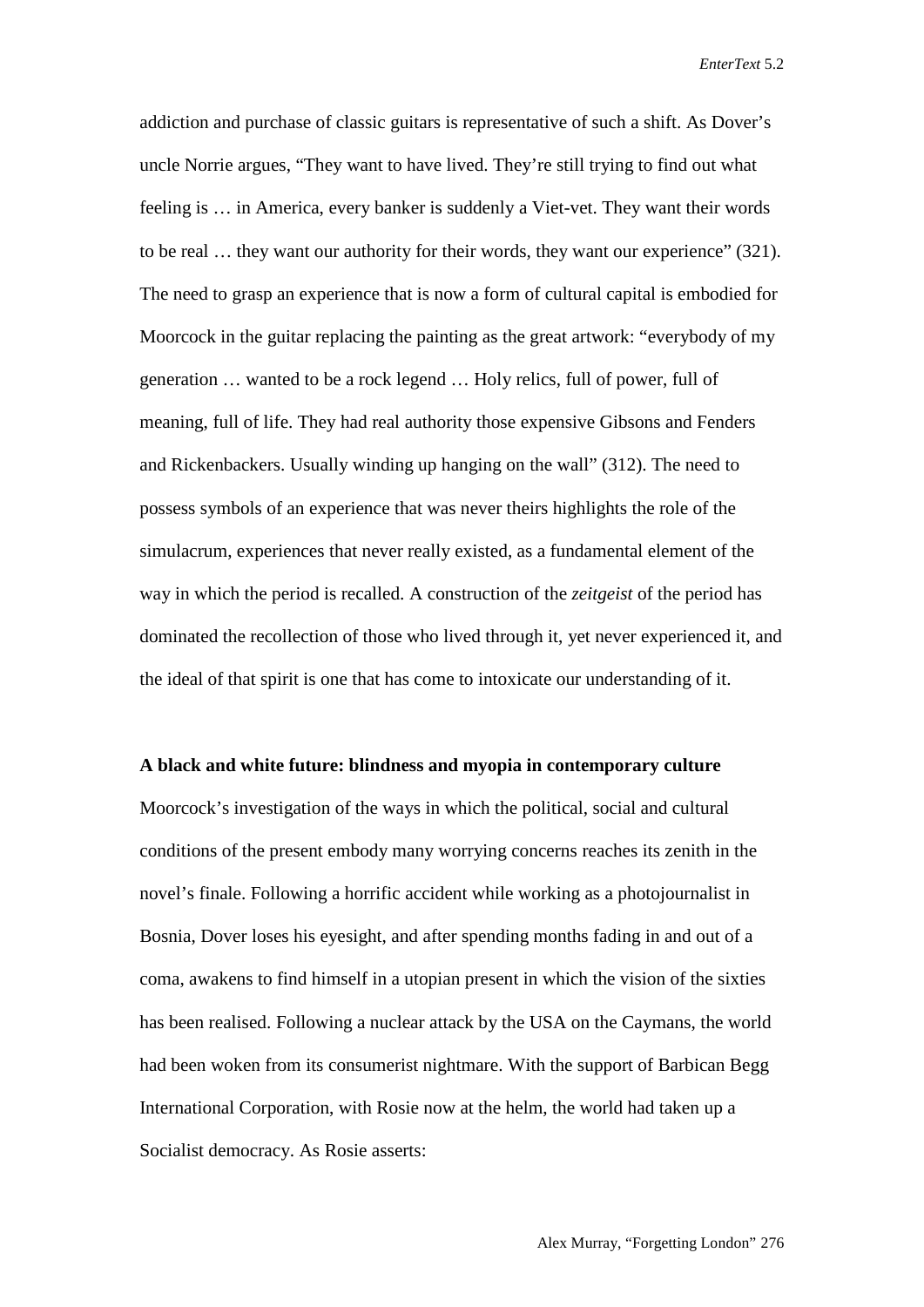we made so many of our companies responsive rather than aggressive in their trading techniques. We take reasonable profits from quality goods and services. But the economy isn't driven by consumerism and there's less discrepancy in salaries, for instance, a greater number of people sharing similar experiences and ambitions. Money has the effect of dividing people, Den. Monetarism is a philosophy of division (418).

This utopian vision leaves Dover feeling "better than I'd felt in ten years" (406), as if the nightmare of the 1990s, and possibly the 1980s as well, had been wiped away by a return to the ideals of the 1960s. Dover's initial happiness is coupled with disbelief, thinking that this vision would be an inevitable failure, like the communist and socialist utopias that preceded it: "Everything had proven a betrayal. It had been a century of betrayals. We'd betrayed every promise we'd made to ourselves" (408). His disbelief is alleviated after his eyesight returns, yet importantly it is only partially recovered: "something flickered, then shifted into focus. Black and white. Twodimensional. Like an old movie" (413-4).

The fact that Dover can only see this vision in black and white as a result of the accident is of course vital to Moorcock's novel. Dover, as a product of the cultural manifestations of the epistemological and political tenets of postmodernism, has only ever been able to view the present in relation to a retrogressive and non-critical notion of the past: not as an attempt to grasp the complexities of historical progress and development, but in an attempt to return to that past. The sixties were, for Dover, the period in which the potential of social revolution had been glimpsed, and it was the remembrance of that potential that dominates his narrative, along with contemporary culture more broadly. The notion that this future can only be glimpsed in black and white is striking in relationship to the hyper-visual nature of the present, and the vivid colour which movies such as *Velvet Goldmine* use to depict the past. For the city of London the pain and suffering caused by Thatcherite and post-Thatcherite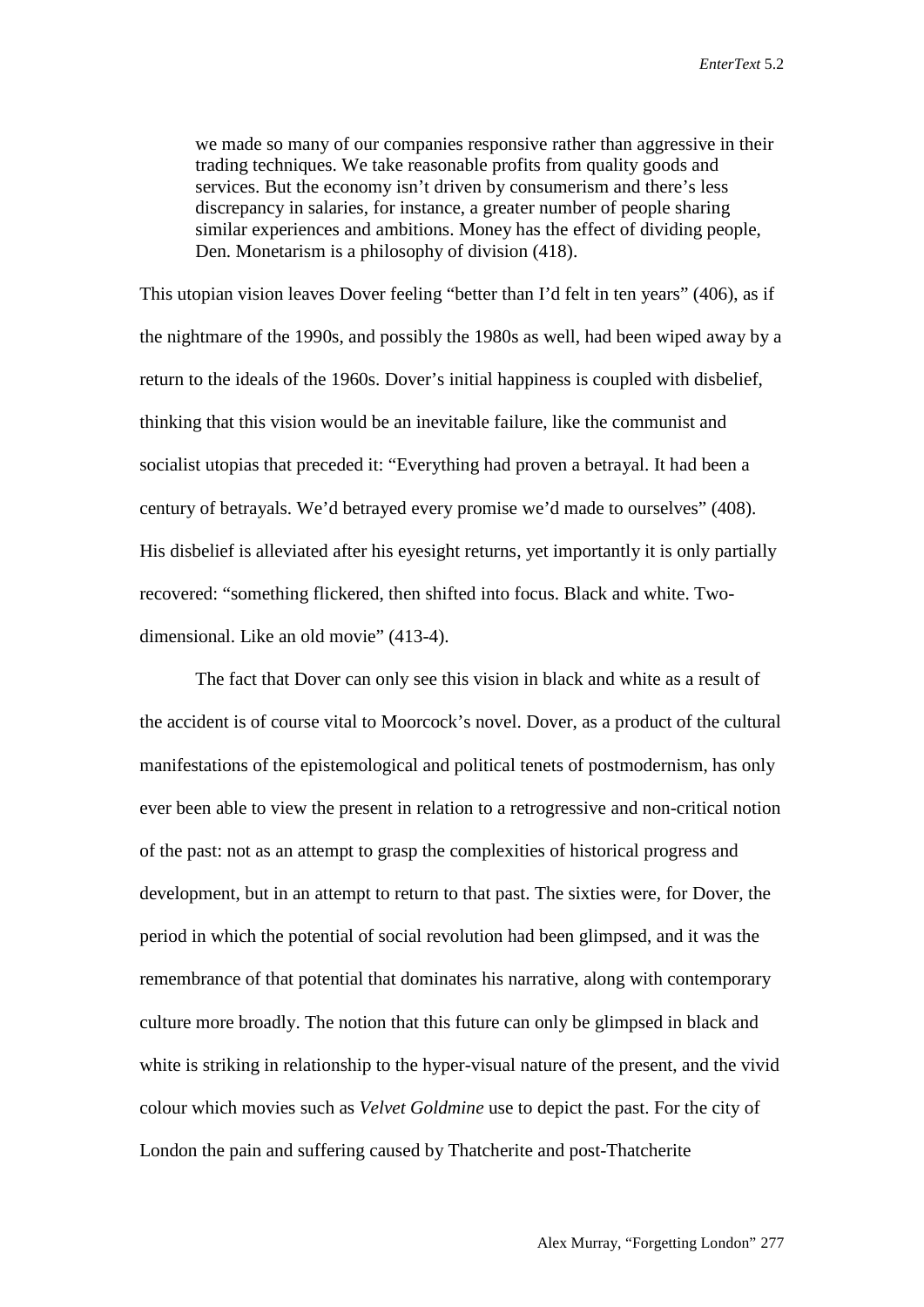redevelopment begins to be reversed: "Brookgate's a lot better. It'll never really be home, but it doesn't look at all bad, these days. Not in black and white… the rest of London has a tangled, organic feel again, as if the roots have restored themselves. I'll swear some buildings are beginning to regenerate" (419). The physical city is being returned; the future is what contemporary culture has made it, a distorted vision of the past.

In order to highlight the importance of vision in the novel it is important to look briefly at concepts of perspicacity and vision in contemporary culture and theory. The notion of visuality in postmodern thought has been addressed by Martin Jay in his study of French twentieth-century thought, entitled *Downcast Eyes*. The popular image of visuality in the postmodern is one of the hyper-visual. This passage from cultural critic Iain Chambers highlights the nature of the visual in the contemporary metropolis: "it is no longer the actual city but an image of it that has taken over … the media and the images of the metropolis they offer, provide us with a city that is immaterial and transparent: a cinematic city.<sup>[43](#page-28-37)</sup> Jay, however, presents an alternative idea of blindness in postmodern thought and perspective, primarily through an analysis of the development of Jean-Francois Lyotard's thought in relation to the philosophy of Emmanuel Levinas. He suggests that the foreclosure of the figure, and hence anti-ocular nature of Lyotard's thought, counteracted the hyper-visual nature of a writer such as Baudrillard. For Jay, Lyotard's anti-ocular turn was intrinsically related to his rejection of the grand narratives of authority that have dominated modernity. Perspicacity, for Lyotard, would inevitably lead to the reinstatement of single perspectives, and universal truths. For Jay, what both Lyotard and Baudrillard were attempting was a denial of the traditional nature of the visual since the enlightenment: "In both cases, what was lost was any hope for clarity of meaning and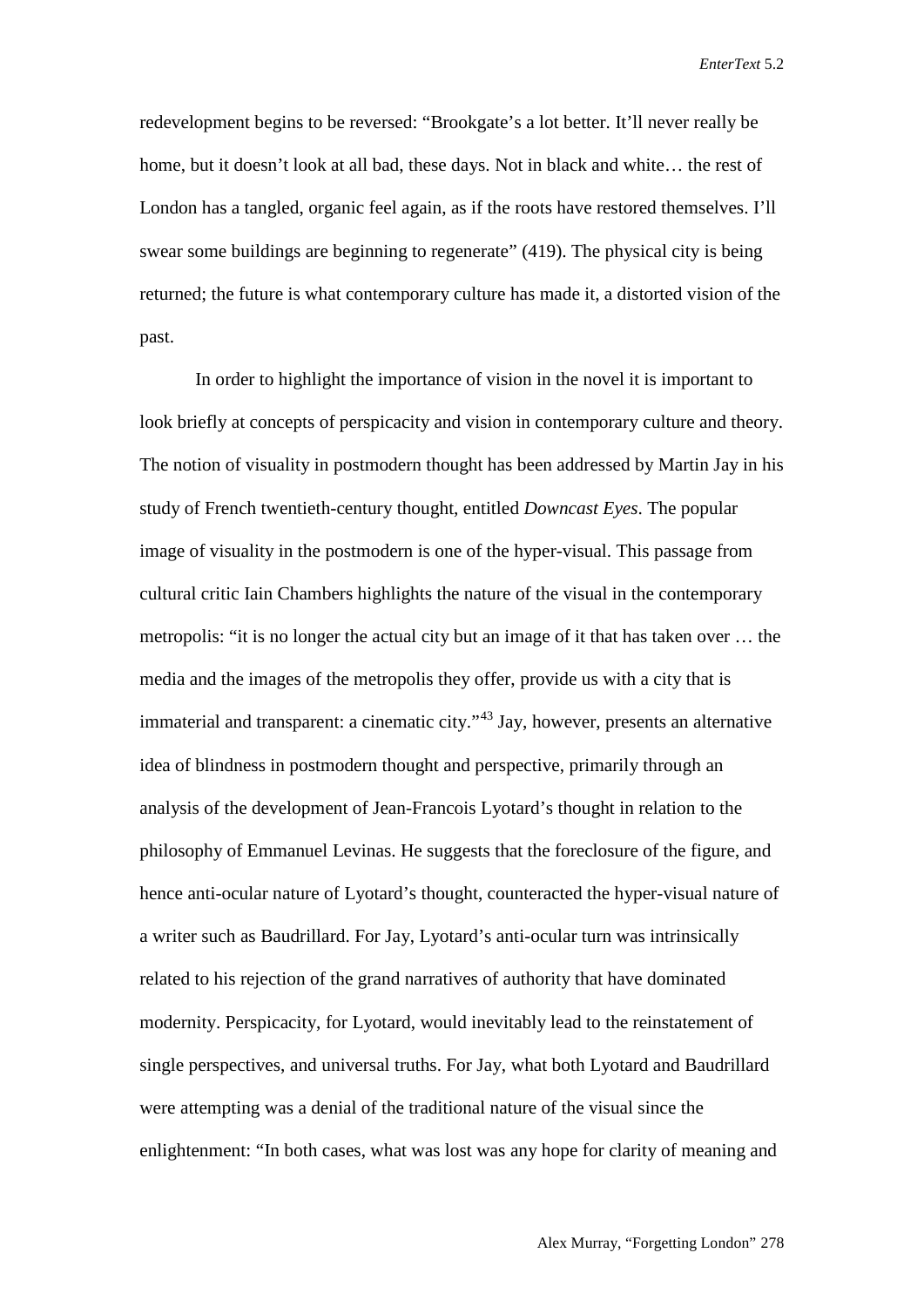transparency of understanding. In both, the modernist faith that visuality and rationality can be reconciled was decisively rejected."[44](#page-28-38) This fracturing of the relationship between visuality and rationality can be glimpsed in Moorcock's notion of a black and white future. In Moorcock's vision the inability to view the present as progressive is manifest in visuality. Here visuality, as in Lyotard, is a manifestation of the epistemological: our insistence upon a non-critical view of the past has denied us any plausible future. The myopic mode of culture in which the universal is unable to be seen with any clarity constitutes the failure of the present.

The fundamental failure of contemporary culture that Moorcock details throughout the course of *King of the City* suggests the direction that an alternative model of urban subjectivity can take. For contemporary London fiction, the nature of writing must be an attempt to employ practicable social, political and cultural criticism. That criticism has the potential to lead to forms of praxis, to an alteration in the present conditions of the city. As Moorcock suggests throughout *King of the City*, along with his other London-based fiction, including *Mother London*, what is required is the implementation of critique into our vision of the metropolis, a critical perspicacity that can create the conditions in which we may be able to arrive at a future beyond the retrogression of nostalgia.

<sup>&</sup>lt;sup>1</sup> I have written at length on "London Bone" as a critique of the heritage industry. See "Reading" London Stone: The Paradox of Material History in Representations of Contemporary London" (*Literary London: Interdisciplinary Studies in the Representation of London* 2.1, 2004 [www.literarylondon.org](http://www.literarylondon.org/)) <sup>2</sup> Iain Sinclair, "Crowning Glory: Michael Moorcock's London" (*Guardian Unlimited Books*:

[http://books.guardian.co.uk/lrb/articles/0,6109,401938,00.html,](http://books.guardian.co.uk/lrb/articles/0,6109,401938,00.html) site accessed, 25/03/2003. First published in *The London Review of Books*, 25/11/2000).

published in *The London Review of Books*, 25/11/2000). 3 This, and all following parenthetical quotations, from Michael Moorcock, *King of the City* (London: Scribner, 2000).

<sup>&</sup>lt;sup>4</sup> Iain Sinclair, "Crowning Glory: Michael Moorcock's London."<br><sup>5</sup> Ibid

<sup>6</sup> Patrick Wright*, On Living in an Old Country: The National Past in Contemporary Britain* (London: Verso, 1985), 76.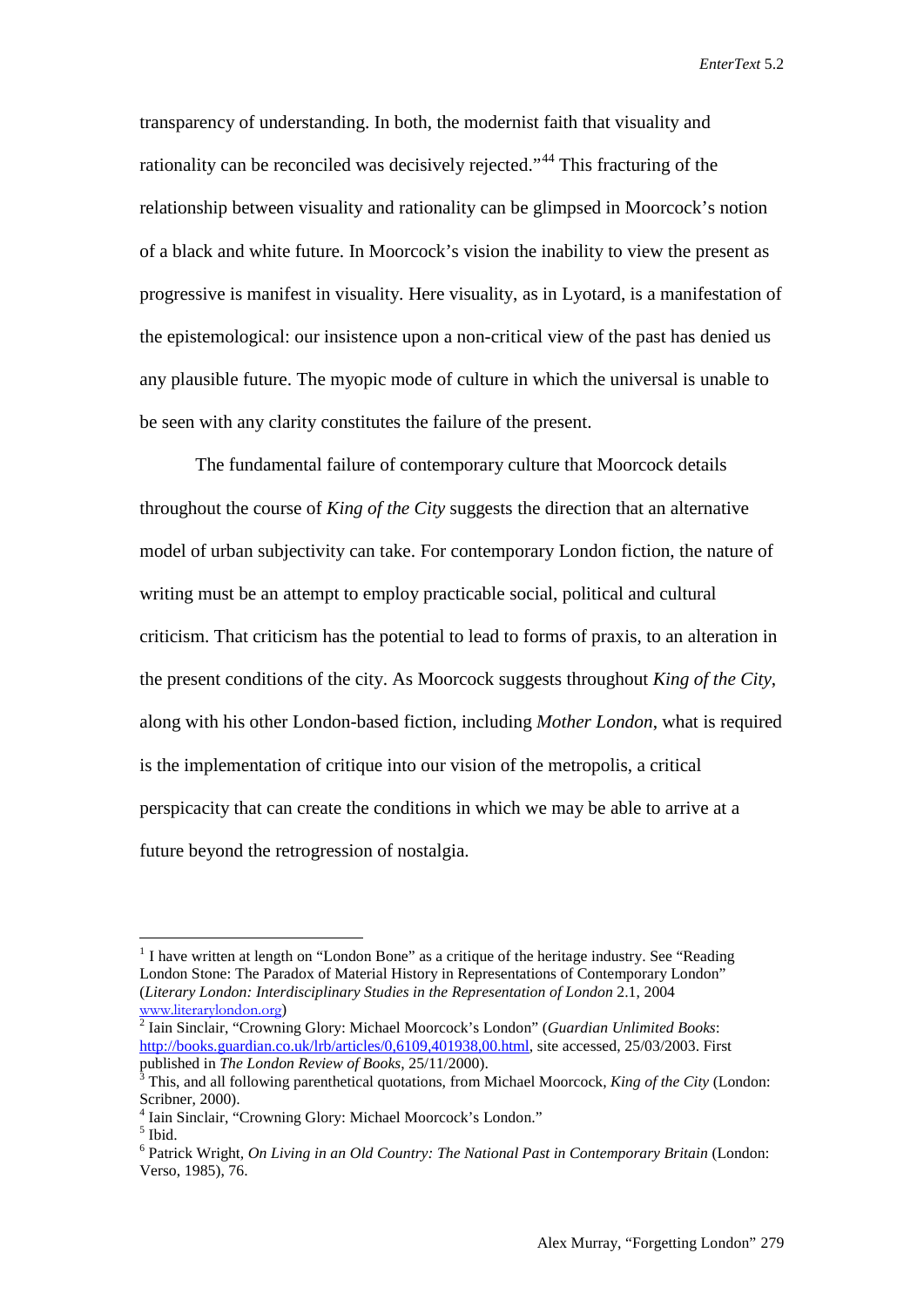7 Robert Hewison, *The Heritage Industry: Britain in a Climate of Decline* (London: Metheun, 1987), 10.

<sup>8</sup> Derek Jarman, *Kicking the Pricks* (New York: The Overlook Press, 1987).

 Arjun Appadurai, *Modernity at Large: Cultural Dimensions of Globalisation* (London: University of Minnesota Press, 1996), 189.

 $10$  For a succinct account of the use of Victorian imagery of progress, in particular as a foil to national insecurities and xenophobia, see James Buzzard, "'Then on the Shore of the Wide World:' The Victorian Nation and its Others" in Herbert Tucker, ed., *A Companion to Victorian Literature and* 

<sup>11</sup> Bill Schwarz, "Where horses shit a hundred sparrows feed: Docklands and East London during the Thatcher years" in John Corner and Sylvia Harvey, eds., *Enterprise and Heritage: Crosscurrents of National Culture* (London: Routledge, 1991), 76.<br><sup>12</sup> Fishman, quoted in John Eade, *Placing London: From Imperial Capital to Global City* (New York:

Berghahn Books, 2000), 124

<sup>13</sup> Benedict Anderson, *Imagined Communities: Reflections on the Origin and Spread of Nationalism* (London: Verso, 1993), 42-7.

<sup>14</sup> Michel de Certeau, *The Practice of Everyday Life*, trans. Steven Rendall (Los Angeles: University of California Press, 1988), 34.<br><sup>15</sup> Kenneth Powell, *New London Architecture* (London: Merrel, 2001), 157.

<sup>16</sup> For an extended discussion of the roles such communities play in contemporary American society see "Divided we fall: gated and walled communities in the United States" in Nan Ellin, ed., Architecture of Fear (New York: Princeton Architectural Press, 1997), 85-99.

<sup>17</sup> Michael Dear, *The Postmodern Urban Condition* (London: Blackwell, 2000), 144.<br><sup>18</sup> Jean Baudrillard, *Simulacra and Simulation*, trans. Sheila Faria Glaser (Michigan: University of Michigan Press, 1994), 1.

<sup>19</sup> Ellin, "Divided we fall: gated and walled communities in the United States" in *Architecture of Fear*, 91.<br><sup>20</sup> Quoted in Eve Blake, "Diary" (*London Review of Books* 25.9, 2003), 38-9.

<sup>21</sup> See Sheriff Hatata, "Dollarization, Fragmentation, and God" in Fredric Jameson and Masao Miyoshi, eds., *The Cultures of Globalisation* (Durham: Duke University Press, 1998).

<sup>22</sup> Fran Tonkiss, "Inner city living"in Jennifer Barrett and Caroline Butler-Bowdon, eds., *Debating the City: An Anthology* (Sydney: Historic Houses Trust, 2001), 6.

<sup>23</sup> For an exploration of this change in frontiers see Schwarz, "Where horses shit a hundred sparrows feed," 77-92.

<sup>24</sup> Jerry White, *London in the Twentieth Century: A City and its People* (London: Penguin, 2001), 66. <sup>25</sup> For an account of the demise of Whitechapel's Jewish community see Rachel Lichtenstein and Iain

Sinclair, *Rodinsky's Room* (London: Granta, 1997).<br><sup>26</sup> John Eade, "Reconstructing Places: Changing Images of Locality in Docklands and Spitalfields" in *Living The Global City: Globalization as a Local Process* (London: Routledge, 1997), 129.<br><sup>27</sup> Eade, "Reconstructing Places," 144.<br><sup>28</sup> White, *London in the Twentieth Century*, 166.<br><sup>29</sup> Eade. "Reconstructing Places," 13

<sup>30</sup> See Sigmund Freud, "Remembering, Repeating and Working-Through" in *The Standard Edition of the Complete Psychological Works of Sigmund Freud*, vol. 12 (London: Hogarth Press, 1953), 145-56.

<sup>31</sup> Andreas Huyssen, "Present Pasts: Media, Politics, Amnesia" (*Public Culture* 12 (I), 2000), 21.<br><sup>32</sup> Pierre Nora, *Realms of Memory: Rethinking the French Past*, trans. Arthur Goldhammer, vol. 1, *Conflicts and Divis* 

<span id="page-27-0"></span><sup>33</sup> While the quotation was originally taken from Marx's *The Communist Manifesto*, its utilisation by Marshall Berman as the title and central image for his study of modernity has widely circulated it in recent years, see Berman, *All That is Solid Melts into Air*.<br><sup>34</sup> The destruction of the Corinthians Club that occurs later in the novel is again symbolic, and is

indicative of the passage from organic to artificial forms of memory that Nora considers fundamental to contemporary memory processes. The Corinthians is not destroyed in any literal sense, yet the community for which it functioned as a citadel has been destroyed, and any function as a vestige of community and communal memory lost. It has not been demolished, but vulgarly reappropriated as a *lieu de mémoire* in which the need to preserve the past has been married with the pursuit of capital: "Barbi's done up The Corinthians Boys and now it's got a restaurant called the Aboretum and even more gigantic copper buckets of those big Australian ferns. A stage for entertainments and a sporting motif throughout, in green and brass, with some nice pictures of former prizefighters and a few long